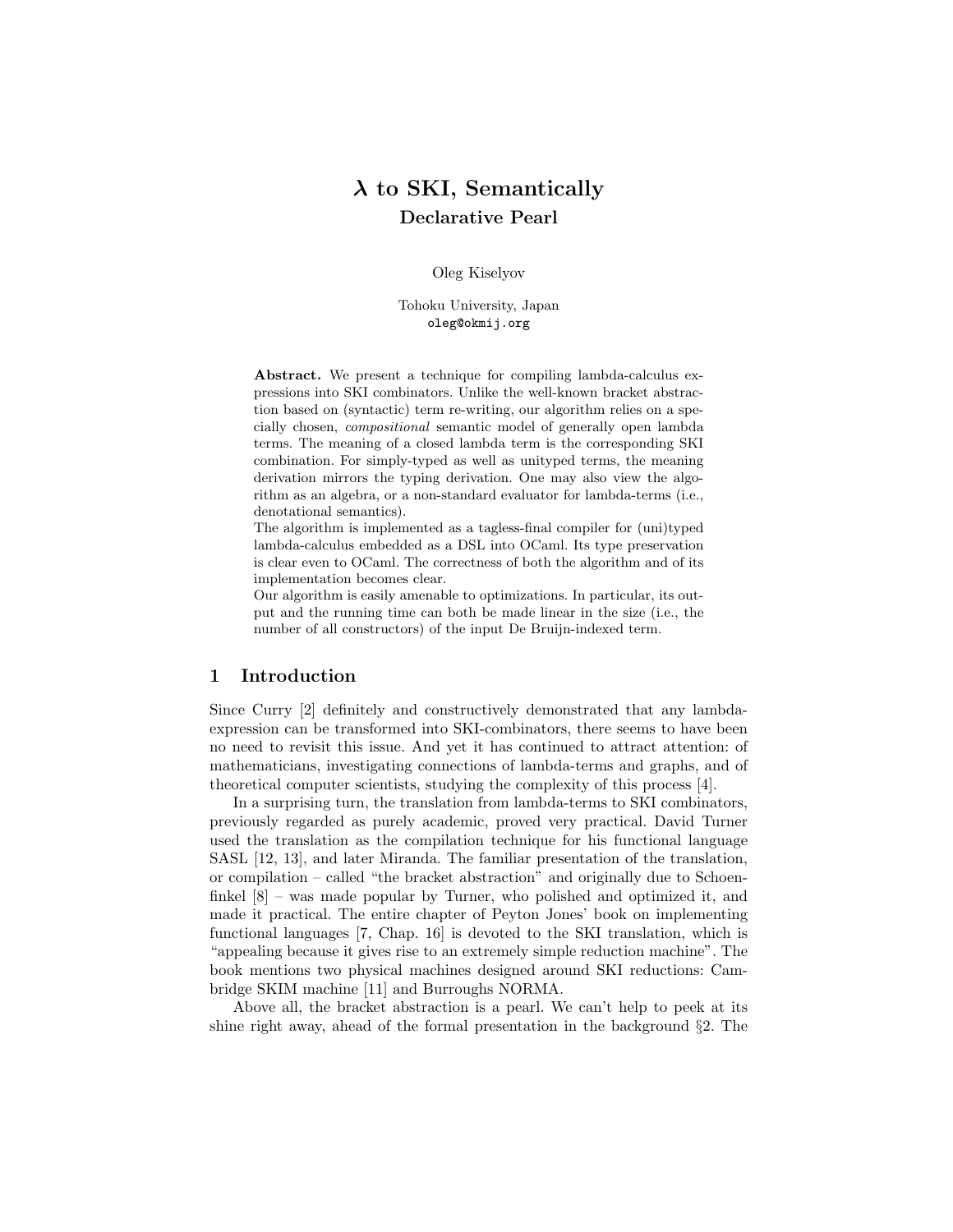|              | Reductions                       | Compilation Rules                                                  |
|--------------|----------------------------------|--------------------------------------------------------------------|
| $\mathbf{I}$ | $\rightsquigarrow$ x<br>$\int x$ | $\lambda x. x$<br>$\rightarrow$ T                                  |
|              | K $K y x \rightsquigarrow y$     | $\lambda x.e \rightarrow K e +$                                    |
|              | S $Sfqx \rightsquigarrow fx(qx)$ | $\lambda x.\,e_1\,e_2 \mapsto S(\lambda x.\,e_1)(\lambda x.\,e_2)$ |

Fig. 1. SKI reductions and compilation rules. <sup>†</sup>In the K compilation rule, e is a combinator or variable other than  $x$ .

translation turns a lambda-term to applications of the S, K, I combinators, whose reductions are shown in the left column of Fig.1.

The translation is re-writing with three simple rules of the right column of Fig.1. The I and K rules are the re-statements of the corresponding reductions; the S rule becomes obvious if we notice that a term e with a possibly free variable x is equal to  $(\lambda x. e)x$ . Taking as the running example  $\lambda x. \lambda y. y x$ , we can only use the S-rule, on the inner lambda-abstraction, obtaining  $\lambda x. S(\lambda y. y) (\lambda y. x)$ , to which K and I rules apply, giving  $\lambda x$ . (SI) (Kx). Using the S rule three more times leads eventually to  $S(S(KS)(KI))(S(KK)I)$ . The result is bigger than the original term: we tackle the size explosion in §6.

We present another pearl of the translation from lambda-terms to SKI combinators and show off its facets. It comes from a very different oyster. Our translation is not based on (syntactic, in its essence) re-writing. Rather, we define a semantic model of (generally open) lambda-terms in terms of combinators, along with the way to compositionally compute the meaning of a term in that semantics from the meanings of its immediate children. The meaning of a closed lambda-term is designed to be the corresponding SKI term. Our translation stands out in avoiding operations like checking variable equality or free occurrences. Whereas the bracket abstraction cannot do anything meaningful with the mere x or  $x$  y subterms, ours can. As a source we use lambda-terms with De Bruijn indices; it turns out the indices supply just enough information about the environment to figure out the meaning of a single variable or a combination of variables.

All in all, the semantic presentation of the SKI compilation avoids the 'nominal trench' of lambda-calculus; it is easier to see correct, easier to generalize and optimize. The semantic pearl shines brighter.

#### The highlights

- §3 develops the semantic-based translation intuitively and formally. We start with the simply-typed calculus to see the correspondence of type and meaning derivations. Already the simplest polish naturally reveals optimizations.
- The semantic translation is straightforward to realize in tagless-final style: §4. The OCaml implementation highlights the algebra of the translation, naturally prompting further optimizations.
- §5 extends the calculus with integers, conditional and general recursion. The translation becomes practical.
- §6 presents the linear space and time translation, for the general untyped calculus (which applies to the typed calculus as well). It goes beyond the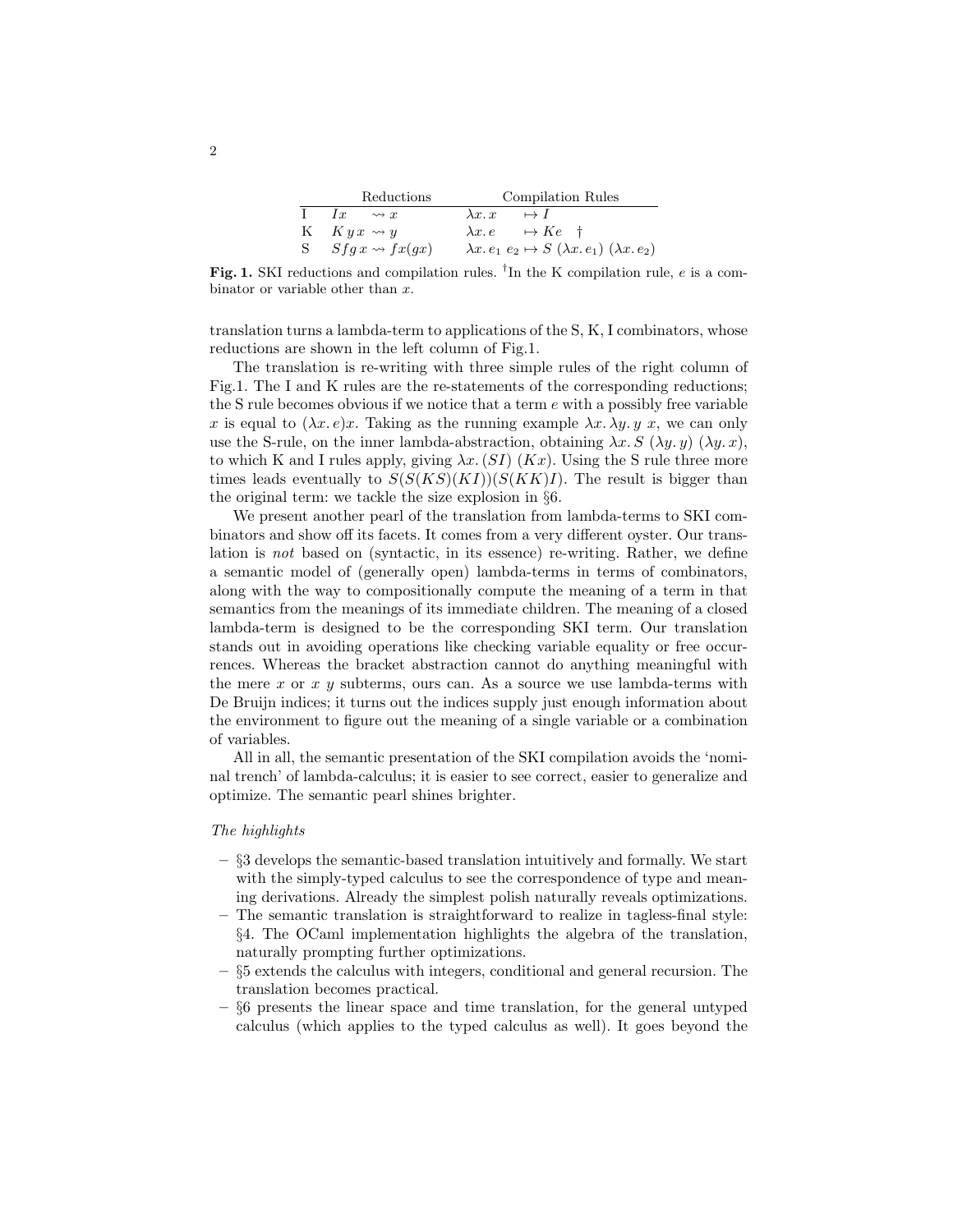Schoenfinkel, Curry and Turner bracket abstraction and their further optimizations such as director strings; §7 discusses how much beyond and in which direction. Our translation is hence the viable alternative to supercombinators.

We start with the background, in the next section. The complete OCaml code is available at http://okmij.org/ftp/tagless-final/skconv.ml.

# 2 Lambda- and SKI-calculi and the Bracket Abstraction

This background section recapitulates lambda- and combinator calculi and the classical bracket abstraction. Mainly, it introduces the notation for the rest of the paper.

Figure 2 presents the syntax of the calculi and the notational conventions, heavily used throughout. We write  $e$  for expressions in lambda-calculus with names and  $e^0$  for expressions in the calculus with De Bruijn indices – although we often write just  $e$  if the context disambiguates. Lower-case  $f, g, x, y, u, v$  (possibly adorned with subscripts or superscripts) are always variables. We consider both untyped calculi and simply-typed calculi. In the latter case, types (denoted by  $\alpha, \beta, \gamma, \sigma, \tau$  metavariables) are base and arrow types; there are no type variables.  $\Gamma$  denotes a possibly empty sequence of types, whereas  $\Gamma^+$  stands for a nonempty sequence. We write  $\tau$ , Γ and Γ, τ for prepending, resp. appending  $\tau$ to the sequence  $\Gamma$ , and  $\Gamma_1, \Gamma_2$  for sequence concatenation. The S, K, I and other combinators are, by convention, upper-case letters; the metavariable  $d$  stands for an arbitrary combinator expression.

| Variables               | f, q, x, y, u, v                                                        |
|-------------------------|-------------------------------------------------------------------------|
| Base Types              |                                                                         |
| Types                   | $\alpha, \beta, \gamma, \sigma, \tau ::= \iota \mid \tau \to \tau$      |
| <b>Type Environment</b> | $\Gamma ::= \tau, \ldots$                                               |
| <b>Expressions</b>      | $e ::= x \mid \lambda x. e \mid e \mid e$                               |
|                         | De Bruijn Expressions $e^0 ::= z   s e^0   \lambda e^0   e^0 e^0$       |
|                         | Combinator Expressions $d ::= d \ d \mid S \mid K \mid I \mid B \mid C$ |
|                         |                                                                         |

Fig. 2. Syntax of languages

The meaning of combinators is defined by their reduction rules, collected in Fig.3. It presents not only S, K, and I but also B and C combinators, which we shall use later. They are particular cases of S; B is the functional composition. All combinators can be expressed in terms of just S and K.

| I x                        | $\rightsquigarrow$ x                | $B f g x \rightsquigarrow f(gx)$ |
|----------------------------|-------------------------------------|----------------------------------|
| $K y x \rightsquigarrow y$ |                                     | $C f g x \rightsquigarrow f x g$ |
|                            | S f g x $\rightsquigarrow$ f x (gx) |                                  |

Fig. 3. Combinators and their reduction rules

Fig.4, borrowed from [7, Fig. 16.2] with the adjusted notation, presents the basic bracket abstraction algorithm: the formalization of the procedure intuitively described in §1. The main translation  $\mathcal{C} [e]$  uses the auxiliary  $\mathcal{A}_x [e']$  to "ab-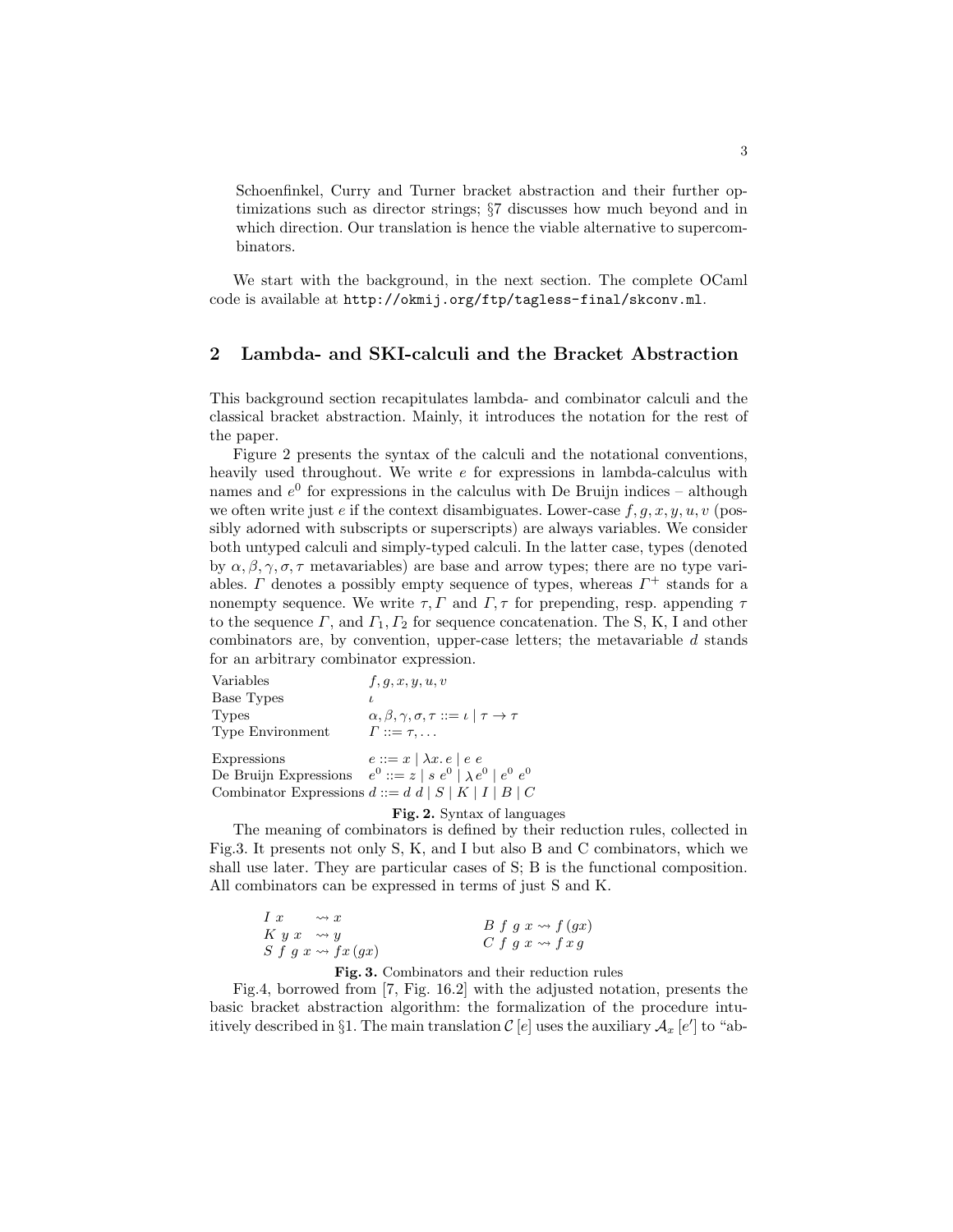stract"  $x$  from a lambda-free expression  $e'$  and produce the corresponding combinator expression. As shown in §1,  $\mathcal{C}[\lambda x, \lambda y, y, x]$  gives  $S(S(KS)(KI))(S(KK)I)$ .

| $\mathcal{C}[e]$ : compile e to combinators                          | $\mathcal{A}_x$ [e]: abstract x from e                                                      |
|----------------------------------------------------------------------|---------------------------------------------------------------------------------------------|
| $\mathcal{C}[e_1 \ e_2] \mapsto \mathcal{C}[e_1] \ \mathcal{C}[e_2]$ | $\mathcal{A}_x$ $[e_1 \ e_2] \mapsto S \ (\mathcal{A}_x \ [e_1]) \ (\mathcal{A}_x \ [e_2])$ |
| $\mathcal{C}[\lambda x. e] \mapsto \mathcal{A}_x[\mathcal{C}[e]]$    | $\mathcal{A}_x[x] \longrightarrow I$                                                        |
| $\mathcal{C}[c] \longrightarrow c$                                   | $\mathcal{A}_x[c] \longrightarrow K c$ where c is not x                                     |

Fig. 4. Basic Bracket Abstraction. We write  $c$  for a variable, constant or a combinator expression.  $A_x[e]$  applies to e with with no inner lambdas.

As another example,  $\lambda y$ .  $(\lambda x. x x)(\lambda x. x x)$  is translated (in a less naive way) to  $K((SII)(SII))$ . The lambda-term is not strongly normalizing (i.e., has a divergent reduction sequence) and the same holds for the translated SKI term. With no reductions under lambda (as in call-by-name or call-by-value), the lambda-term is in normal form. In SKI this corresponds to the head reduction strategy:  $d d_1 \ldots d_n$ , where d is a combinator, is irreducible if no reduction rule applies to d. In the following, only head reductions are considered.

# 3 Semantic Translation

This section formally presents our translation, first intuitively and then formally. We argue about its correctness in §4 and improving memory and run-time performance in §6. The translation is formulated as a non-standard denotation of lambda-terms and amounts to a constructive proof of the combinatorial completeness of lambda-calculus.

Although our translation applies both to typed and untyped calculi, the intuitions are easier to see with types, such as those in Fig.5. (We explicitly consider the untyped case in §6.)

$$
\frac{\Gamma \vdash e : \tau}{\tau \vdash z : \tau} \text{Var} \quad \frac{\Gamma \vdash e : \tau}{\sigma, \Gamma \vdash e : \tau} \text{WL} \quad \frac{\Gamma^+ \vdash e : \tau}{\Gamma^+, \sigma \vdash s e : \tau} \text{WR}
$$
\n
$$
\frac{\Gamma, \sigma \vdash e : \tau}{\Gamma \vdash \lambda e : \sigma \rightarrow \tau} \text{Abs} \quad \frac{\Gamma \vdash e_1 : \sigma \rightarrow \tau \quad \Gamma \vdash e_2 : \sigma}{\Gamma \vdash e_1 \ e_2 : \tau} \text{App}
$$

Fig. 5. The simple type system of the De Bruijn lambda-calculus

This is the very standard type system for simply-typed lambda-calculus, conventionally presented as the inference rules for the judgment  $\Gamma \vdash e : \tau$  that a term e has the type  $\tau$  in the environment  $\Gamma$ . The latter is a *sequence* of types. Fig. 5 is more explicit than usual about structural rules, distinguishing the right weakening<sup>1</sup> (WR), which is syntactically marked as  $s e$ , from the left weakening (WL), which is unmarked. The 'unhinged' nature of (WL) prompts us to move to a different type system, in which every rule is connected to some syntactic feature and derivations are syntax-directed. The left-hand-side of Fig. 6 describes such a system  $-$  to be called 'leftless', in contrast with the 'lefty' system of Fig.

<sup>1</sup> By 'weakening' we mean a (structural) inference rule stating that adding more premises to hypotheses of a valid logical deduction preserves the validity.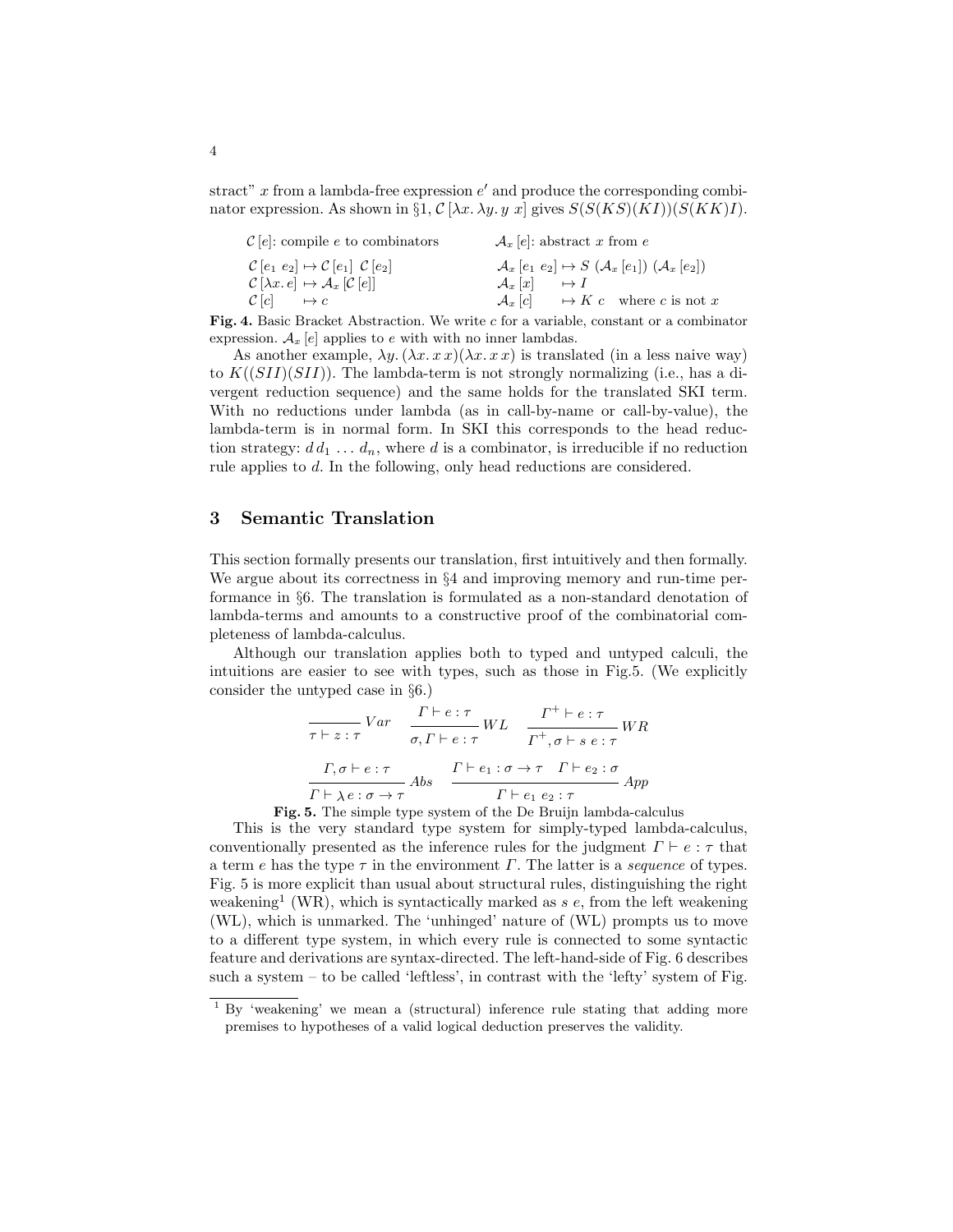|  | ×<br>ı |  |  |  |
|--|--------|--|--|--|
|--|--------|--|--|--|

 $\mathcal{E} \left[ \Gamma \vdash e : \tau \right]$ 

|       | $\frac{1}{\sqrt{1-x}}$<br>$\tau \vdash z : \tau$                                                                                                                                                                                                                                                                                                                                                                                                                                                | $-$ EV ar<br>$\tau \models I$                                                                    |
|-------|-------------------------------------------------------------------------------------------------------------------------------------------------------------------------------------------------------------------------------------------------------------------------------------------------------------------------------------------------------------------------------------------------------------------------------------------------------------------------------------------------|--------------------------------------------------------------------------------------------------|
|       | $\Gamma^+ \vdash e : \tau$                                                                                                                                                                                                                                                                                                                                                                                                                                                                      | $\Gamma^+ \models d$<br>EW<br>$\Gamma^+, \sigma \models (\models K) \amalg (\Gamma^+ \models d)$ |
|       | $\Gamma^+,\sigma \vdash s\; e:\tau$<br>$\vdash e : \tau$<br>$\longrightarrow$ Abso                                                                                                                                                                                                                                                                                                                                                                                                              | $= d$<br>$\frac{1}{1}$ $EAbs_{0}$                                                                |
|       | $\vdash \lambda e : \sigma \rightarrow \tau$<br>$\Gamma, \sigma \vdash e : \tau$<br>$\frac{\ }{\ }$ $\frac{\ }{\ }$ $\frac{\ }{\ }$ $\frac{\ }{\ }$ $\frac{\ }{\ }$ $\frac{\ }{\ }$ $\frac{\ }{\ }$ $\frac{\ }{\ }$ $\frac{\ }{\ }$ $\frac{\ }{\ }$ $\frac{\ }{\ }$ $\frac{\ }{\ }$ $\frac{\ }{\ }$ $\frac{\ }{\ }$ $\frac{\ }{\ }$ $\frac{\ }{\ }$ $\frac{\ }{\ }$ $\frac{\ }{\ }$ $\frac{\ }{\ }$ $\frac{\ }{\ }$ $\frac{\ }{\ }$ $\frac{\ }{\ }$ $\frac{\ }{\ }$ $\frac{\ }{\ }$ $\frac{\ }$ | $\models K d$<br>$\Gamma, \sigma \models d$<br>$\frac{E}{E}$ and $E$                             |
|       | $\Gamma \vdash \lambda e : \sigma \rightarrow \tau$<br>$\Gamma_1 \vdash e_1 : \sigma \rightarrow \tau \quad \Gamma_2 \vdash e_2 : \sigma$<br>App                                                                                                                                                                                                                                                                                                                                                | $\Gamma \models d$<br>$\Gamma_1 \models d_1$ $\Gamma_2 \models d_2$<br>EApp                      |
|       | $\Gamma_1 \sqcup \Gamma_2 \vdash e_1 \; e_2 : \tau$                                                                                                                                                                                                                                                                                                                                                                                                                                             | $\Gamma_1 \sqcup \Gamma_2 \models (\Gamma_1 \models d_1) \amalg (\Gamma_2 \models d_2)$          |
| where | $\Gamma_1 \sqcup \Gamma_2 = \Gamma_1$ if $\Gamma_1 = \Gamma_3, \Gamma_2$ for some $\Gamma_3$<br>$=\Gamma_2$ if $\Gamma_2=\Gamma_3,\Gamma_1$                                                                                                                                                                                                                                                                                                                                                     |                                                                                                  |

Fig. 6. The 'leftless' type system and the corresponding denotational semantics: the rules for deriving  $\Gamma \vdash e : \tau$  (left column) and  $\mathcal{E}[\Gamma \vdash e : \tau]$  (right column). The function  $\Gamma_1 \sqcup \Gamma_2$  checks that one sequence is a suffix of the other and returns the longer one. The semantic function  $II$  is described in text.

5, from which it was derived by working the (WL) rule into the others. The new type system is equivalent to the old, as the following proposition shows.

**Definition 1.** A type judgment  $\Gamma \vdash e : \tau$  (and its derivation) are called leftstrong if (i)  $\Gamma$  is empty, or (ii)  $\Gamma$  is  $\sigma, \Gamma'$  and  $\Gamma' \vdash e : \tau$  is not derivable.

Proposition 1. Any left-strong judgment (derivation) in the lefty system can be derived (converted to) the leftless system, and vice versa.

In the forward direction, the proof is by the straightforward induction on the type derivation. The reverse direction is trivial.

The reason to split hairs about the weakening and to introduce the messier leftless system is to make clearer the correspondence between type and semantic derivations.

We now introduce our denotational semantics. Generally, denotational semantics assigns each syntactic object an element of some semantic domain, which serves as the 'meaning' for the object. The assignment must be compositional: the meaning of an object should depend only on the meanings of its immediate subcomponents. In Church-style calculi, only well-typed terms 'make sense'. Therefore, the meaning is assigned to type derivations, represented by the judgement in their conclusion: in symbols,  $\mathcal{E} \models e : \tau \models \mathcal{V}[\tau]$  where  $\mathcal{V}[-]$ stands for the semantic domain, also type-indexed. To give the meaning to an open term, however, we need to know what its free variables mean. The common approach is to take the term denotation to be a function of an 'environment', which maps each free variable to its meaning. When variables are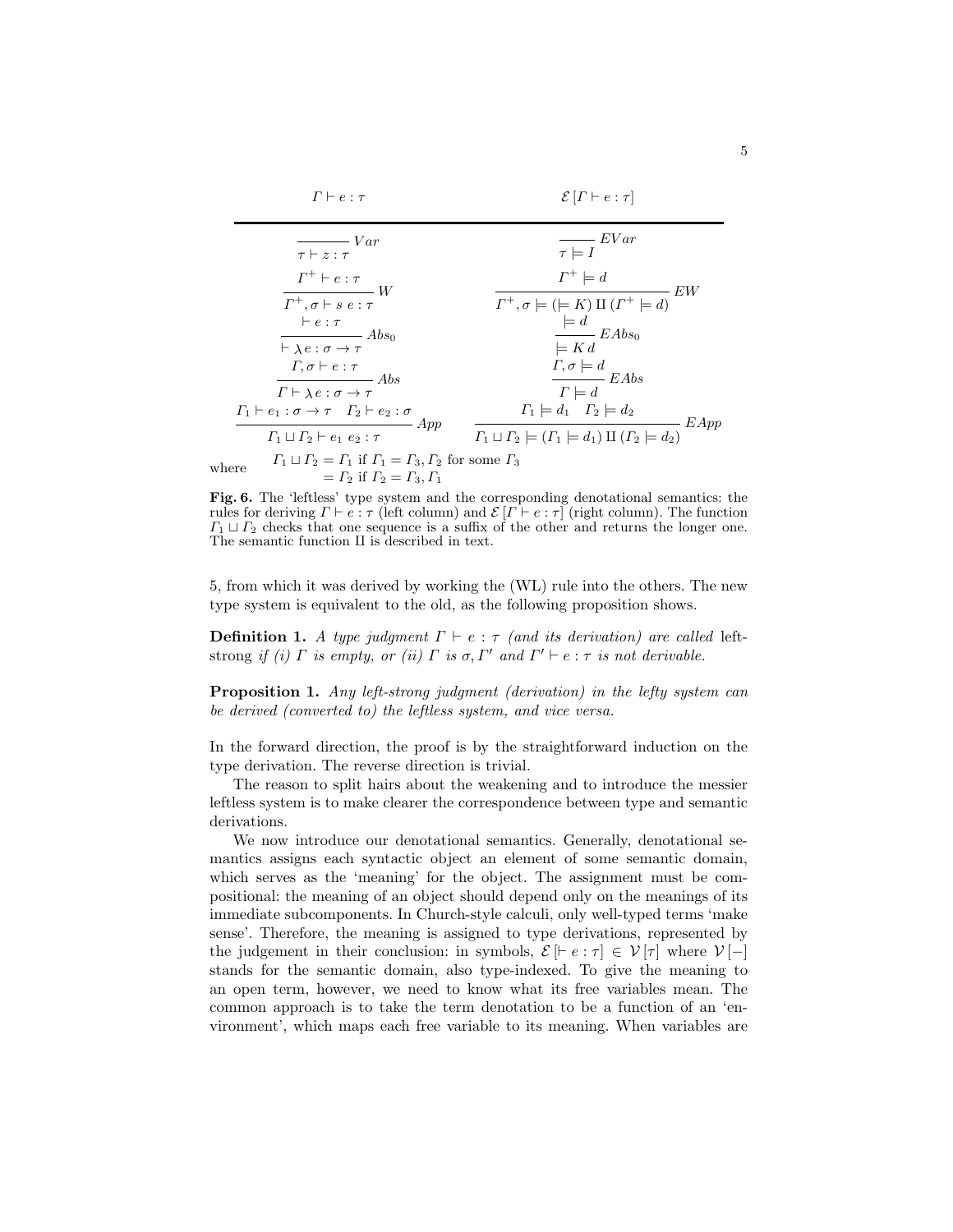represented by De Bruijn indices, the environment may be realized as a tuple:  $\mathcal{E}[\tau_n, \ldots, \tau_1 \vdash e : \tau] \in \mathcal{V}[\tau_n \times \ldots \times \tau_1 \rightarrow \tau].$ 

Now come two key ideas. Without special introduction they are easy to miss due to their simplicity. First, we curry the denotation:  $\mathcal{E}[\tau_n, \ldots, \tau_1 \vdash e : \tau] \in$  $V[\tau_n \to \ldots \to \tau_1 \to \tau]$ . Second, as the semantic domain  $V[\tau]$  we take the set of combinator expressions of type  $\tau$ . (We shall soon see it is non-empty.) Alas, we have conflated closed and open terms: the combinator  $I : \tau \to \tau$  may denote the closed term  $\vdash \lambda z : \tau \to \tau$  as well as the open term  $\tau \vdash z : \tau$ . To distinguish the denotations of terms with the different number of free variables, we pair the combinator expression with  $\Gamma^2$ .

**Definition 2.** The denotation of a typed lambda-term  $\mathcal{E}[F \vdash e : \tau]$  where  $\Gamma$  is  $\tau_n, \ldots, \tau_1$  is a tuple of an SKI term d of the type  $\tau_n \to \ldots \to \tau_1 \to \tau$ , and the type sequence  $\Gamma$ . We write such tuple as  $\Gamma \models d$ .

It follows that for a closed  $e, \mathcal{E} \models e : \tau$  is a combinator expression of the type  $\tau$ , which we take to be the result of our SKI translation<sup>3</sup>. The denotation  $\mathcal{E}[\tau \vdash z : \tau]$  of the open term z is clearly  $\tau \models I:$  indeed, I, when applied to some  $d_0$ , the one-component 'environment', reduces to that  $d_0$  – the behavior expected of z. Likewise, we find that  $\mathcal{E}[\tau, \sigma \vdash s z : \tau]$  is  $\tau, \sigma \models K$ : the combinator K, applied to  $d_1$  and  $d_0$ , the two-component environment, reduces to  $d_1$ .

The right-hand side column of Fig.6 describes the compositional computation of  $\mathcal{E}[T \vdash e : \tau]$  in the form of inference rules. (EVar) was explained already. The  $(EAbs<sub>0</sub>)$  rule says that if the function's body is closed it is the constant function. (EAbs) amounts to  $\eta$ -conversion: if d is such that  $(\tau_n, \ldots, \tau_1, \sigma \models d)$ , then  $(d d_n ... d_1)$  acts as a function: when applied to an argument  $d_0 : \sigma$ , that is,  $d d_n \ldots d_1 d_0$ , it looks like d in the environment extended with  $d_0$ . The (EW) rule states that weakening is the application of the K combinator.

The semantic function  $(\Gamma' \models d') \amalg (\Gamma \models d)$  computes the application: that is, converts  $(\tau_n, \ldots, \tau_1 \models d')(\tau_m, \ldots, \tau_1 \models d)$  to the form  $\tau_{\max n m}, \ldots, \tau_1 \models d$  for some combinator expression  $\bar{d}$ . It is an exercise in combinatory logic. Its simplest (albeit not optimal) solution is to define  $II$  by induction<sup>4</sup>: Let's consider the case of the application of a closed term:  $(= d') \amalg (\tau_n, \ldots, \tau_1 \models d)$ . Our goal is to represent  $d'$  (d  $d_n \ldots d_1$ ) as a combinator expression  $\overline{d}$  applied to  $d_n$  through  $d_1$ . In the base case of  $n = 0$ , clearly  $\bar{d}$  is d'd. In the inductive case, the B reduction rule from Fig.3 gives us  $d'$   $(d\,d_n \ldots d_1) = (Bd') (d\,d_n \ldots d_2) d_1$ . Therefore,  $\bar{d}$  is the solution to the smaller instance of the problem: representing  $(Bd')$   $(d d_n ... d_2)$ as  $\bar{d} d_n \ldots d_2$ . In the general case of  $(d' d_n \ldots d_1)(d d_m \ldots d_1)$  with  $n \geq 1, m \geq 1$ ,

<sup>&</sup>lt;sup>2</sup> As we will see in §6, it is enough to keep the length of  $\Gamma$ , that is, the number of free variables in a term.

<sup>&</sup>lt;sup>3</sup> It is natural to wish a denotation of an open term be non-divergent: if  $\tau_n, \ldots, \tau_1 \models d$ then  $d$ , until applied to  $n$  other terms, should have only a finite number of reductions, if any at all. The wish is already granted: in the present simply-typed calculus, all terms are (strongly) normalizing. We have to wait until §6 to say something nontrivial about termination.

 $4$  The optimal solution is described in  $\S6$ .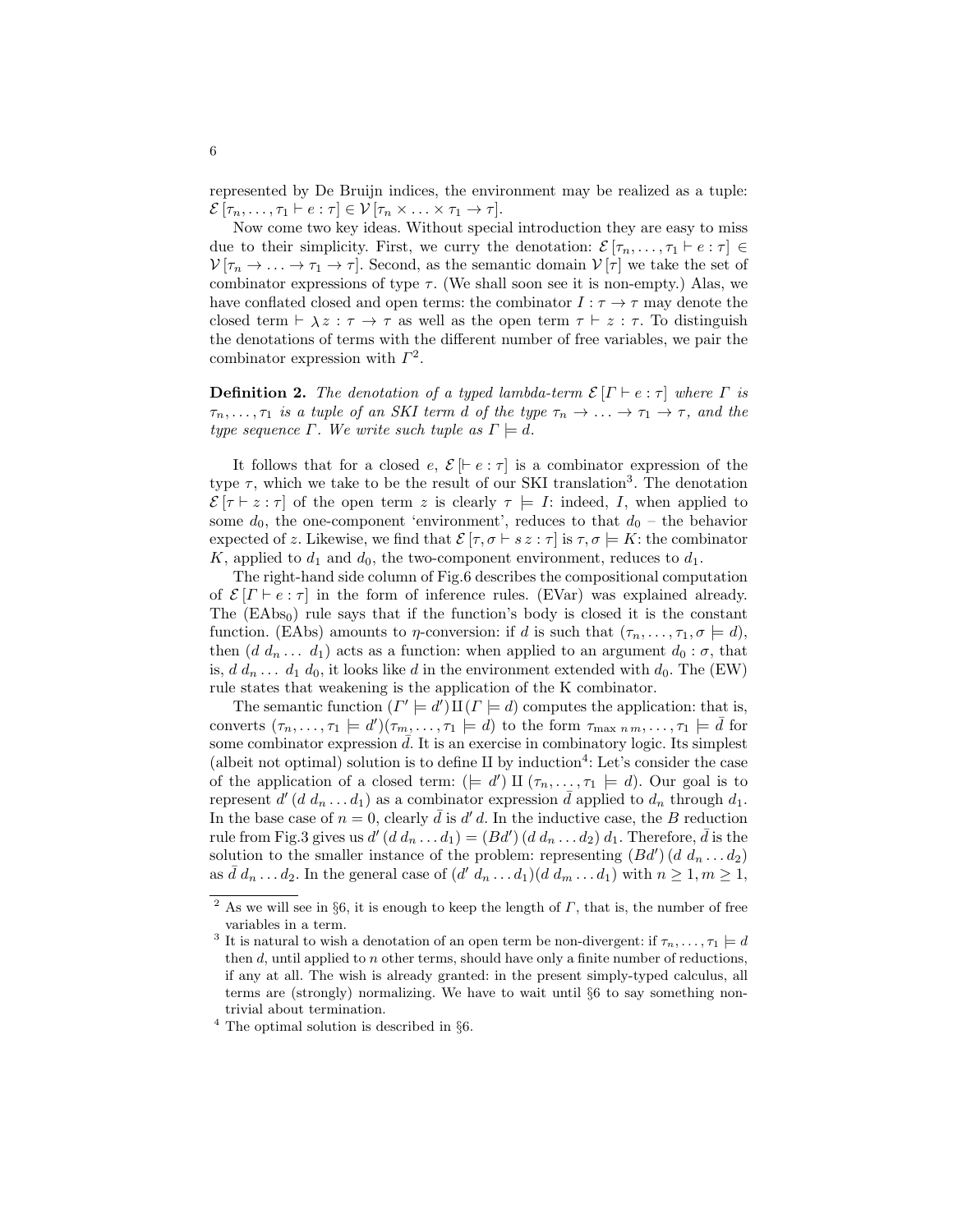the S reduction rule gives us  $(S(d' d_n ... d_2))$   $(d d_m ... d_2) d_1$ . Then we look for  $\bar{d}'$  such that  $S(d' \bar{d}_n \ldots d_2) = \bar{d}' d_n \ldots d_2$  (the earlier case of the closed-term application) and, finally, solve  $(\bar{d}' d_n \ldots d_2)(d d_n \ldots d_2)$ , which is the shorter version of the original problem. All in all, we obtain the following structurally recursive definition:

$$
\begin{array}{ll}\n(\models d') \amalg (\models d) & = d' d \\
(\models d') \amalg (\tau_n, \dots, \tau_1 \models d) & = (\models Bd') \amalg (\tau_n, \dots, \tau_2 \models d) \\
(\tau_n, \dots, \tau_1 \models d') \amalg (\models d) & = (\models CCd) \amalg (\tau_n, \dots, \tau_2 \models d') \\
(\tau_n, \dots, \tau_1 \models d') \amalg (\tau_m, \dots, \tau_1 \models d) = \\
(\tau_n, \dots, \tau_2 \models (\models S) \amalg (\tau_n, \dots, \tau_2 \models d')) \amalg (\tau_m, \dots, \tau_2 \models d)\n\end{array}
$$

Fig. 7 shows the typing and semantic derivations for the running example: the flipped application  $\lambda x.\lambda y.\,y.\,x.$  The typing derivation can be read as a proof, from the (Var) axioms down to the conclusion that the sample term has the type  $\alpha \to (\alpha \to \beta) \to \beta$ . Likewise, the semantic derivation produces the meaning of the term just as compositionally, from the (EVar) axioms down the chain of inference rules. The less-obvious step is the  $II$  computation in the  $(EApp)$  rule:

$$
(\alpha \to \beta \models I) \amalg (\alpha, \alpha \to \beta \models BKI)
$$
  
= ( $\models (\models S) \amalg (\models I)) \amalg (\alpha \models BKI)$   
= ( $\models SI$ )  $\amalg (\alpha \models BKI) = B(SI)(BKI)$ 

The overall result  $B(SI)(BKI)$  is shorter than  $S(S(KS)(KI))(S(KK)I)$  we obtained in §2 with the original Curry bracket abstraction – although far from being optimal. We describe the improvements in §3.1.

| $\alpha \vdash z : \alpha$<br>$\alpha \rightarrow \beta \vdash z : \alpha \rightarrow \beta \quad \alpha, \alpha \rightarrow \beta \vdash s z : \alpha$ | $\alpha \models I$<br>ЕW<br>$\alpha \rightarrow \beta \models I \quad \alpha, \alpha \rightarrow \beta \models BKI$ |
|---------------------------------------------------------------------------------------------------------------------------------------------------------|---------------------------------------------------------------------------------------------------------------------|
| $\alpha, (\alpha \rightarrow \beta) \vdash z (sz) : \beta$                                                                                              | $\alpha, (\alpha \rightarrow \beta) \models B(SI)(BKI)$                                                             |
| $\alpha \vdash \lambda z$ $(sz)$ : $(\alpha \rightarrow \beta) \rightarrow \beta$                                                                       | $\alpha \models B(SI)(BKI)$                                                                                         |
| $\vdash \lambda \lambda z$ $(sz) : \alpha \rightarrow (\alpha \rightarrow \beta) \rightarrow \beta$                                                     | $= B(SI)(BKI)$                                                                                                      |

Fig. 7. The type and meaning derivations for the running example

Figure 6, when read across, actually defines the translation process formally: each row of the figure gives the translation for the lambda-term of a particular form. For example, consider a term  $\Gamma^+$ ,  $\sigma \vdash s \, e : \tau$ . (Since this section deals with the Church-style calculus, each (sub)term comes annotated with its type and typing environment.) According to the second row of Fig.6, we have to find the translation for  $\Gamma^+ \vdash e : \tau$ , which is  $\Gamma^+ \models d$  for some combinator expression d. Next, we apply the (EW) rule. Lambda-abstraction is the only subtlety: whether to use  $(Abs/EAbs)$  or  $(Abs_0/EAbs_0)$  depends on the type environment. This formal process is implemented in OCaml, see §4.

To show correctness, we define the reverse translation  $(d)_A$  from a combinator term d to a lambda-term, by substituting  $S, K, I, B, S$  combinators with the corresponding lambda-terms and treating combinator application as lambdaapplication.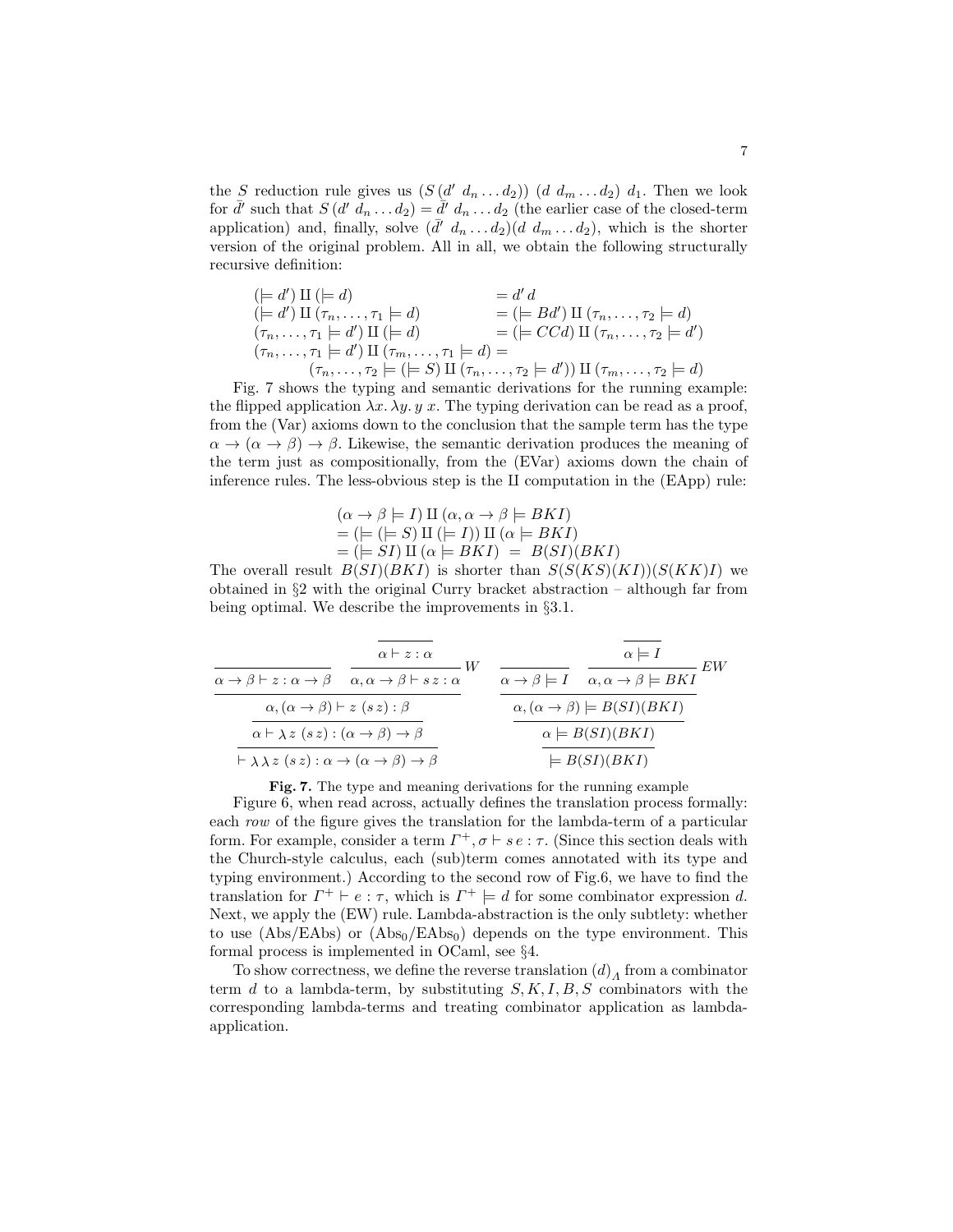$$
\Gamma \vdash e : \tau \qquad \qquad \mathcal{E} \left[ \Gamma \vdash e : \tau \right]
$$

$$
\mathcal{E}\left[\varGamma\vdash e:\tau\right]
$$

| $\Gamma^+ \vdash e : \tau$                            | $\Gamma^+ \models d$                                                     |
|-------------------------------------------------------|--------------------------------------------------------------------------|
| $\varGamma^{+}$ , - $\vdash s\ e : \tau$              | $\Gamma^+$ , - $\models d$                                               |
| $\Gamma^+$ , - $\vdash e : \tau$                      | $\Gamma^+$ , - $\models d$                                               |
| Absı<br>$\Gamma^+ \vdash \lambda e : \sigma \to \tau$ | $EAbs_{1}$<br>$\Gamma^+ \models (\models K) \amalg (\Gamma^+ \models d)$ |

| $\Gamma', -\sqcup \Gamma, - = (\Gamma' \sqcup \Gamma), -$            | $(\Gamma', - \models d') \amalg (\Gamma, - \models d) = (\Gamma' \models d') \amalg (\Gamma \models d)$                         |
|----------------------------------------------------------------------|---------------------------------------------------------------------------------------------------------------------------------|
| $\Gamma', -\sqcup \Gamma, \tau = (\Gamma' \sqcup \Gamma), \tau$      | $(\Gamma', - \models d') \amalg (\Gamma, \tau \models d) = ((\models B) \amalg (\Gamma' \models d')) \amalg (\Gamma \models d)$ |
| $\Gamma', \tau \sqcup \Gamma, \cdot = (\Gamma' \sqcup \Gamma), \tau$ | $(\Gamma', \tau \models d') \amalg (\Gamma, - \models d) = ((\models C) \amalg (\Gamma' \models d')) \amalg (\Gamma \models d)$ |

Fig. 8. The 'weak lazy leftless' type system and the denotational semantics. Shown are the differences from Fig. 6: the changed rule  $(W)$  and the new rule  $(Abs<sub>1</sub>)$ . The functions  $\sqcup$  and II are also extended as shown. This system is presented in full in §4.

#### Theorem 1 (Translation soundness/Semantics adequacy).

Let  $\mathcal{E}[\tau_n, \ldots, \tau_1 \vdash e : \tau]$  be  $\tau_n, \ldots, \tau_1 \models d$ . Then  $(d)_A$   $s^{n-1}z \ldots sz z =_{\beta\eta} e$ 

This is the generalization of [10, Thm 5.1.14] to open terms. The proof is the easy structural induction on the meaning derivation. The totality of the translation gives

Corollary 1 (Combinatorial Completeness). Every, even open, lambdaterm can be represented by a combinator term

Or: every open term can be put in the form where all of its free variables are "on the right margin" – moreover, that form can be computed compositionally. So far, we have been dealing with the simply-typed calculus. §6 shows the general untyped case.

#### 3.1 Lazy Weakening

The denotation  $\tau_n, \ldots, \tau_1 \models d$  says that a combinator d should be considered in an environment, of being applied to  $n$  other terms. For example, to understand the meaning of  $\mathcal{E}[\tau, \sigma \vdash s z : \tau]$ , which is  $\tau, \sigma \models K$ , we have to apply K to two other terms,  $d_2$  and  $d_1$ . This example also shows that some of these environment terms are ignored. Knowing what is ignored is useful: it leads to a better translation, as we are about to see.

To keep track of ignored context terms we mark them with the special "any type" - (analogous to the  $\mathsf{\_}$  type placeholder in, say, OCaml). Fig. 8 shows the new type system and denotational semantics. The type system is clearly equivalent to that of Fig. 6. Now, the rule (EW) does nothing: ignored context terms are merely marked but ignored when computing the denotation. The real weakening is delayed until  $(EAbs<sub>1</sub>)$ : abstracting over an ignored variable gives the constant function. This rule corresponds to the so-called K-optimization, which ensures full laziness [7]. Within the bracket abstraction (Fig. 4) the optimizations is written [7, §16.2.1] as  $\mathcal{A}_x[e] \mapsto K e$  iff x is not free in e. We have accomplished it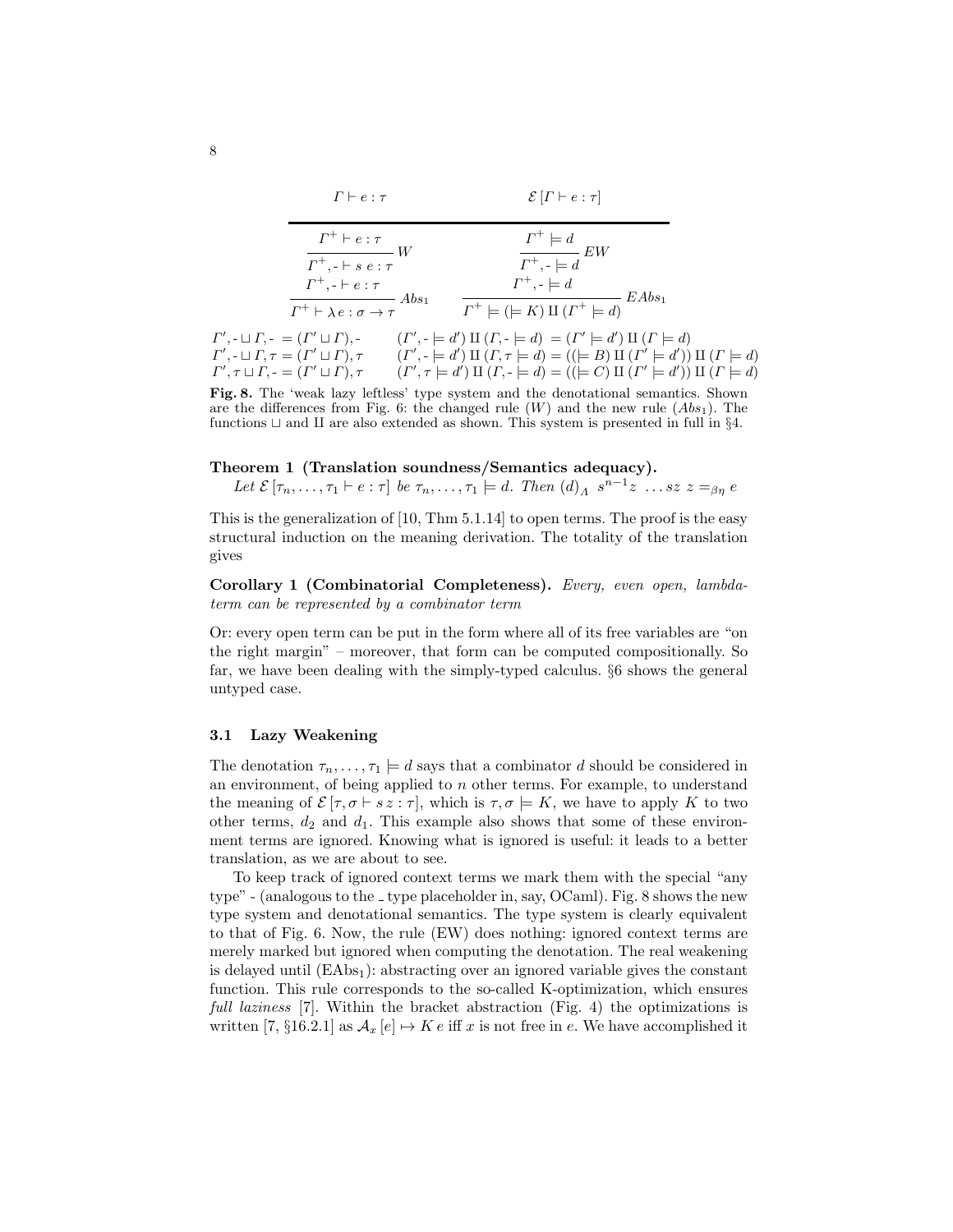without needing to compute and search the set of free variables. (The sequence  $\Gamma$ , a part of the term denotation, is all we need to know about free variables.)

$$
\frac{\overline{\alpha \mapsto \beta \vdash z : \alpha \rightarrow \beta} \quad \overline{\alpha \mapsto z : \alpha}}{\alpha, (\alpha \rightarrow \beta) \vdash z (s z) : \beta}
$$
\n
$$
\overline{\alpha \mapsto \beta \vdash I} \quad \overline{\alpha \mapsto \beta \vdash I} \quad \overline{\alpha \mapsto z}
$$
\n
$$
\overline{\alpha \mapsto \beta \vdash I} \quad \overline{\alpha, \beta \vdash I} \quad EW
$$
\n
$$
\overline{\alpha, (\alpha \rightarrow \beta) \vdash B(CI)I}
$$
\n
$$
\overline{\alpha, (\alpha \rightarrow \beta) \vdash B(CI)I}
$$

Fig. 9. The type and meaning derivations for the running example, in the weak lazy leftless system (the last two (Abs) steps are compressed)

The extended II rules in Fig. 8 deal with applications of open terms, one of which (or both) ignore the first contextual term. For example,  $(\tau_2, \tau_1 \models d')$  II  $(\tau_2, -\models d)$  must be such  $\bar{d}$  that  $\bar{d} d_2 d_1 = (d' d_2 d_1)(d d_2)$ . The latter is equal to  $C(d' d_2)(d d_2)d_1$  and hence the desired  $\overline{d}$  is the answer of ( $\models C$ ) II  $(\tau_2 \models$ d') II  $(\tau_2 \models d)$ . It is the so-called C optimization, which the new (EW) rule forces upon us. Fig. 9 shows the typing and meaning derivations for the running example. Compared to Fig. 7, the translation result is both shorter and simpler (avoiding the duplicating combinator S). Table 1 compares the two systems on more examples: tracking of ignored terms is truly a good optimization.

### 4 OCaml Implementation

The translation rules that previously have been written in mathematical notation are straightforward to turn into code, using the so-called tagless-final style [1, 5]. This section does so, taking OCaml as the implementation language. The reason to show the code in detail is actually theoretical: to present the translation as an algebra and to argue for its correctness.

Our OCaml code embeds both the lambda and SKI simply-typed calculi as DSLs, which are specified as OCaml module signatures Lam and SKI. The abstract type  $(\gamma,\alpha)$  repr represents lambda-terms; it is parameterized by the term type  $\alpha$  and the type environment  $\gamma$ . It might take time to realize that the Lam signature is the precise re-statement of the left column of Figs. 8 and 6, but in the OCaml-readable notation: Lam tells the syntax (with \$\$ denoting an application) and the typing rules of the weak leftless system. (The operation  $\Gamma' \sqcup \Gamma$  is done by unification during the type checking.)

```
module type \text{Lam} = \text{sig}type (\gamma, \alpha) repr
    val z: (\alpha *\gamma,\alpha) repr
    val s: (\beta*\gamma,\alpha) repr \rightarrow({}_{-*}(\beta*\gamma),\alpha) repr
     val lam: (\alpha*\gamma,\beta) repr \rightarrow (\gamma,\alpha\rightarrow\beta) repr val kB:
    val ($$): (\gamma, \alpha \rightarrow \beta) repr \rightarrow(\gamma,\alpha) repr \rightarrow (\gamma,\beta) repr
end
                                                                                          module type SKI = sigtype \alpha repr
                                                                                               val kl: (\alpha \rightarrow \alpha) repr
                                                                                               val kK: (\alpha \rightarrow \beta \rightarrow \alpha) repr
                                                                                               val kS: ((\alpha \rightarrow \beta \rightarrow \delta) \rightarrow (\alpha \rightarrow \beta) \rightarrow \alpha \rightarrow \delta) repr
                                                                                                                  ((\alpha \rightarrow \beta) \rightarrow (\delta \rightarrow \alpha) \rightarrow \delta \rightarrow \beta) repr
                                                                                               val kC: ((\alpha \rightarrow \beta \rightarrow \delta) \rightarrow (\beta \rightarrow \alpha \rightarrow \delta)) repr
                                                                                               val ($!): (\alpha \rightarrow \beta) repr \rightarrow \alpha repr \rightarrow \beta repr
                                                                                          end
```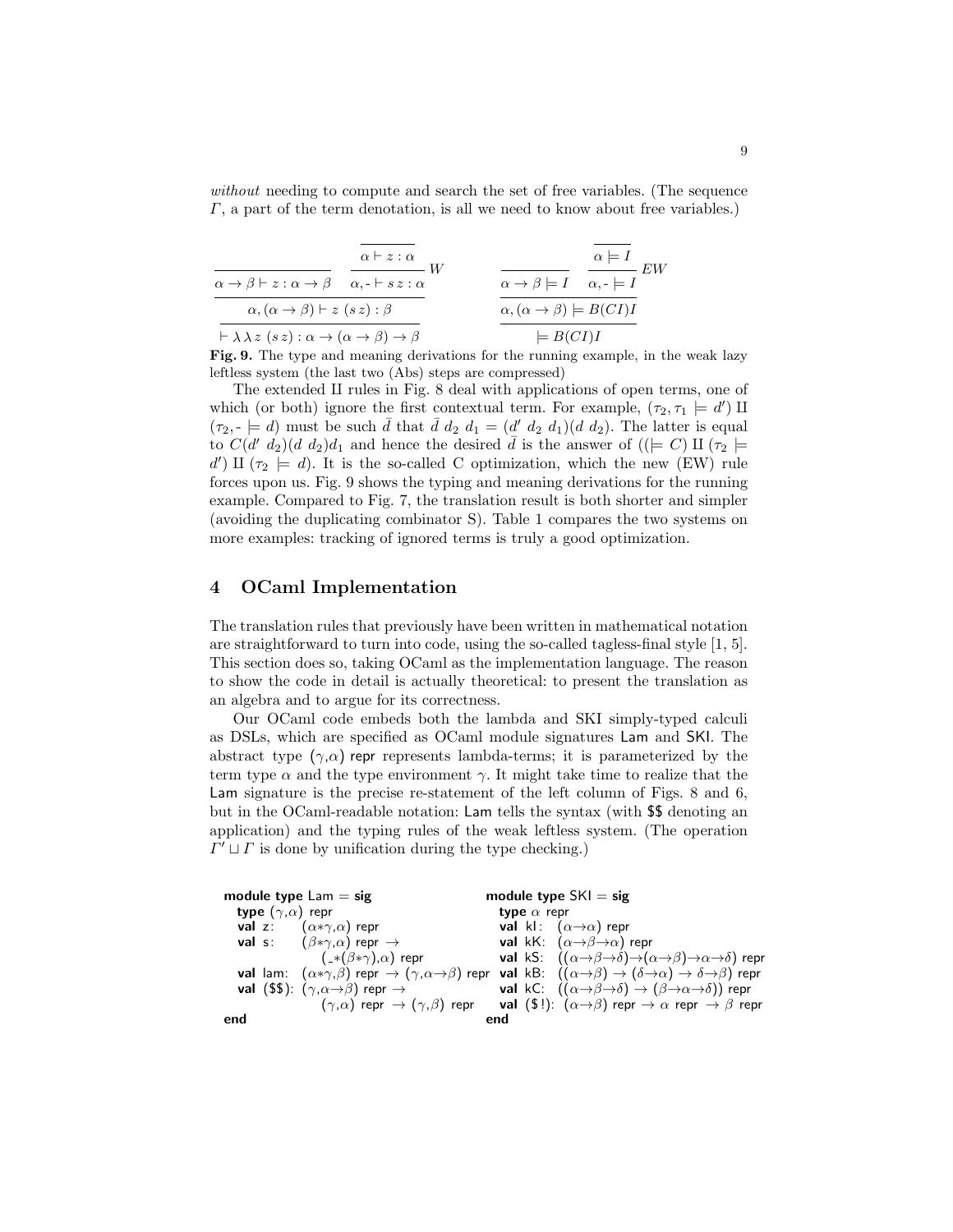In this notation, the running example is written as lam (lam (z \$\$ (s z))). The typed SKI calculus is likewise defined by the signature SKI (where \$! is a SKI application). The Lam and SKI signatures clearly reveal the lambda and the combinator calculi to be algebras.

The accompanying code shows two implementations of the SKI signature, that is, two concrete SKI algebras. The carrier  $\alpha$  repr of one algebra, PSKI, is set to be a string: it interprets every SKI expression as its printout. The other algebra is a SKI evaluator; its carrier is the set of OCaml values.

The lambda-to-SKI translation is also an algebra. It is an implementation of the Lam signature in terms of SKI:

module Conv(S:SKI) : Lam = struct type  $(\gamma,\alpha)$  repr = | C:  $\alpha$  S.repr  $\rightarrow$   $(\gamma,\alpha)$  repr N:  $(\gamma, \alpha \rightarrow \beta)$  repr  $\rightarrow (\alpha * \gamma, \beta)$  repr W:  $(\gamma,\alpha)$  repr  $\rightarrow$  ( \* $\gamma,\alpha$ ) repr let z:  $(\alpha * \gamma, \alpha)$  repr = N (C S.kl) (\*  $Var*$ ) let s:  $(\beta*\gamma,\alpha)$  repr  $\rightarrow$   $(\frac{1}{2}(\beta*\gamma),\alpha)$  repr = fun e  $\rightarrow$  W e  $(\frac{1}{2}kEW*\gamma)$ let rec (\$\$): type g a b.  $(g, a \rightarrow b)$  repr  $\rightarrow (g, a)$  repr  $\rightarrow (g, b)$  repr = fun e1 e2  $\rightarrow$  match (e1,e2) with  $(W \text{ e1, W e2}) \rightarrow W \text{ (e1 $$ e2}) \quad (*(se_1)(se_2) = s(e_1 e_2)*)$ <br>  $(W \text{ e, C d}) \rightarrow W \text{ (e $$ C d)} \quad (*(se)d = s(ed)*)$  $(W e, C d)$   $\rightarrow W (e $S C d)$   $(*(se)d = s(ed)*)$  $(C d, W e)$   $\rightarrow W (C d $f e)$  $(W \text{ e1, N e2}) \rightarrow N ((C \text{ S.kB}) \text{ $$4 \text{ s}$e1} \text{ $$6 \text{ e2}$})$  $(N \text{ e1, W} \text{ e2}) \rightarrow N \text{ } ((C \text{ S.kC}) \text{ $$4 \text{ e1}$ \text{ $$8$ e2}$})$  $(N \text{ el}, N \text{ e2}) \rightarrow N ((C \text{ S.kS}) \text{ $4$} \text{ e1 $4$} \text{ e2})$  $(C d, N e)$   $\rightarrow N (C S (kB $! d) $$  $|\begin{array}{ccc} (N\; e,\; C\; d) & \to N \;(C\; S. (kC\; \$!\; !\; kC\; \$! \; d) \; \$\$ \; e) \ (C\; d1,\; C\; d2) & \to C \;(S.(d1\; \$! \; d2)) & (*closed \; t) \end{array}$  $\rightarrow$  C (S (d1 \$! d2)) (\*closed term application\*) let lam:  $(\alpha * \gamma, \beta)$  repr  $\rightarrow (\gamma, \alpha \rightarrow \beta)$  repr = function  $C d \rightarrow C S.(kK \rvert d)$  (\* $Abs_{0}$ \*) N e → e (\* $Abs*$ )<br>W e → (C S kK) \$\$ e (\* $Abs*$ )  $\mathsf{I}$  W e  $\rightarrow$  (C S.kK) \$\$ e let observe : (unit,  $\alpha$ ) repr  $\rightarrow \alpha$  S. repr = function (C d)  $\rightarrow$  d end

This implementation re-tells the right-column of Fig. 8, the bottom-up meaning computation, spelling out II in full detail. The carrier is the GADT disjoint union of three sets: closed-term denotations (e.g.,  $= I$  is written in OCaml as C S.kl), open-term denotations that ignore the context term (tagged with W) and general open-term denotations. If d of the OCaml type  $(\gamma, \alpha \rightarrow \beta)$  repr represents  $\Gamma \models d$ then N d:  $(\alpha * \gamma, \beta)$  repr represents  $\Gamma, \alpha \models d$ . Interpreting the running example lam (lam (z \$\$ (s z))) in this Conv(PSKI) algebra (with the PSKI implementation of SKI) gives the string "B(CI)I".

Perhaps surprisingly, the implementation Conv makes a theoretical point. The type of observe reads as a proposition that a closed lambda-term translates to a SKI term of the same type. The type preservation is hence checked by the OCaml type checker. Furthermore, the OCaml compiler reports no inexhaustive

10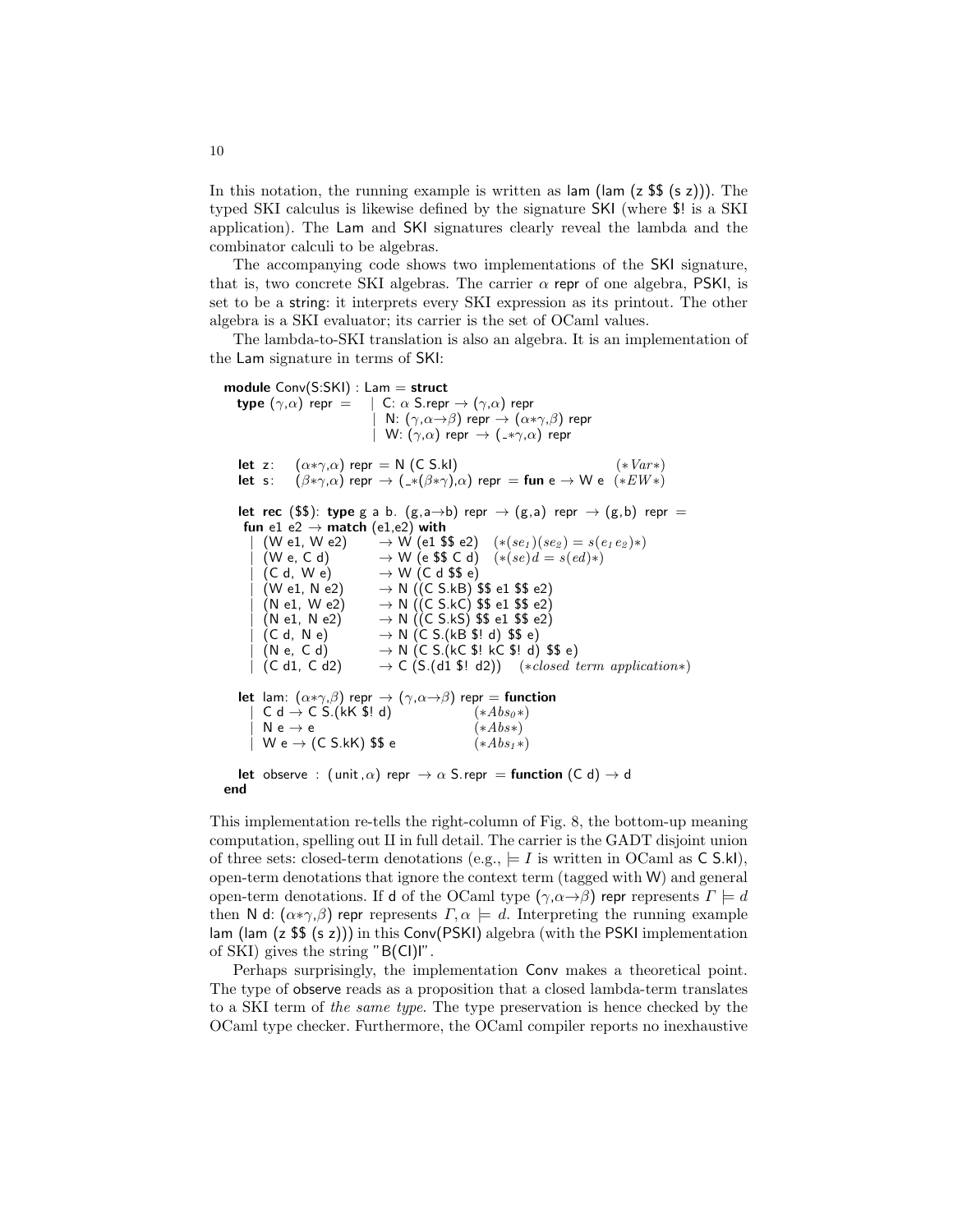pattern-match warnings: observe is hence total. The type-preservation of the translation gives, by free theorems, a certain degree of functional correctness. For example, the OCaml type checker assures that a lambda-term of the type  $\alpha \rightarrow \beta \rightarrow \alpha$  is converted to a SKI term of the same type. Any term of that type (in a strongly normalizing calculus) have the same meaning. We see that not only the translation algorithm (Fig. 8) preserves the meaning but so does its implementation (the Conv functor).

#### 4.1 The eta-optimization

The translation result for our running example,  $B(Cl)I$ , shows the room for improvement. After all,  $B$  is the functional composition, of which  $I$  is the unit. Alternatively,  $BdI \mapsto d$  is an  $\eta$ -reduction. We can implement this simplification as the second phase of the translation, in the standard tagless-final optimization framework<sup>5</sup>. It is more instructive to work it out into the translation itself.

Just as in §3.1, procrastination is the key: delay the introduction of the I combinator. Instead of using I for the denotation of  $z$ , we add a dedicated element V to our semantic domain:

type  $(\gamma, \alpha)$  repr = | C:  $\alpha$  S.repr  $\rightarrow$   $(\gamma, \alpha)$  repr  $\mid$  V:  $(\alpha * \gamma,\alpha)$  repr  $\; \mid \; {\sf N}\!\!: \, (\gamma , \alpha {\to} \beta ) \;$ repr $\;\rightarrow\; (\alpha {\ast} \gamma , \beta ) \;$ repr  $\mid \text{ W: } (\gamma, \alpha)$  repr  $\rightarrow$   $(\, \texttt{I} \ast \gamma, \alpha)$  repr

with the corresponding changes to the semantic functions

```
let z: (\alpha * \gamma, \alpha) repr = V
let lam: type a b g. (a*g,b) repr \rightarrow (g,a\rightarrowb) repr = function
  | V \rightarrow C S.kI. . .
let rec ($$): type g a b. (g,a→b) repr \rightarrow (g,a) repr \rightarrow (g,b) repr =
 fun e1 e2 \rightarrow match (e1,e2) with
     (W e, V) \rightarrow N e<br>
(V, W e) \rightarrow N (
                              \rightarrow N (C (S.(kC $! kI)) $$ e)
     (N e, V) \rightarrow N (C S.kS $$ e $$ C S.kI)<br>(V, N e) \rightarrow N (C S.(kS $! kI) $$ e)
                              \rightarrow N (C S.(kS $! kI) $$ e)
     (C d, V) \rightarrow N (C d)|(V, C d) \rightarrow N (C S (kC S! kI S! d)). . .
```
Just like  $K$  in §3.1,  $I$  is introduced upon abstraction and in some cases upon applications. On the other hand, when applying a closed term  $d$  to  $V$ , the free variable is already at the right margin so the denotation becomes  $\tau \models d$  with no extra combinators. With this optimization, the running example translates to mere  $CI$ , which is indeed the shortest combinator for the flipped application – quite an improvement over the naive translation  $S(S(KS)(KI))(S(KK)I)$  in §1. The comparison Table 1 shows the current algorithm is by far the best: e.g., it translates the K combinator lambda-term to just  $K$  and the S combinator term to S. Yet the recursion in the \$\$ semantic function betrays non-linear complexity. We fix the problem in §6.

 $^5$  http://okmij.org/ftp/tagless-final/course/optimizations.html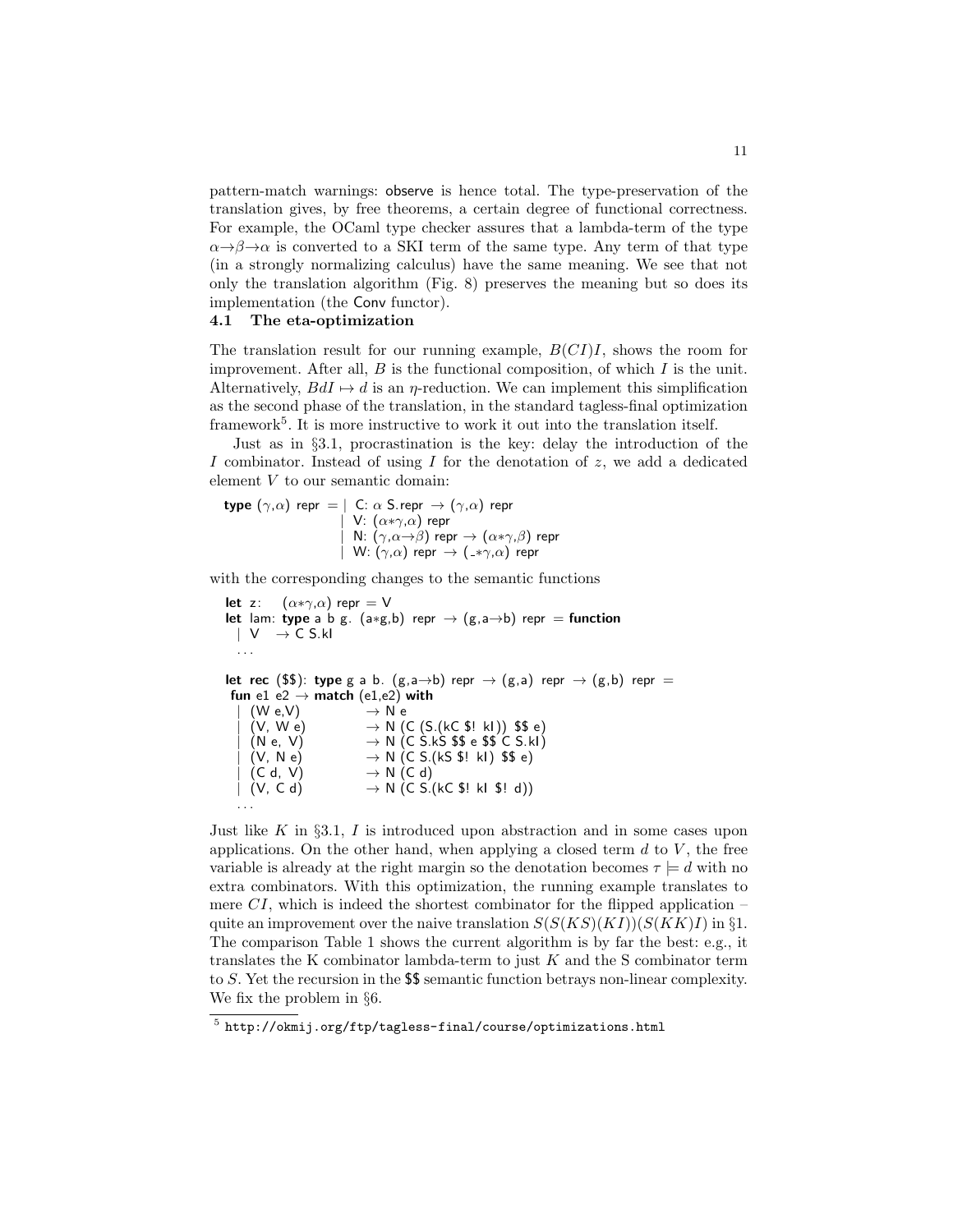# 5 Compiling Real Programs

The simply-typed lambda-calculus considered so far is not even Turing-complete, let alone convenient. We want numbers, booleans, convenient conditionals, and general recursion. Fortunately, all these features are easy to add, as constants (assuming a non-strict evaluation strategy) of appropriate types. Below is an example, borrowed from [7, §16.2.6]. It is the lambda-term for finding the greatest common divisor of two integers a and b (with  $b \le a$ ) using Euclid's algorithm, written in the extended calculus embedded in OCaml:

```
let gcd = fix $$ lam (lam (lam
  (let self = s (s \ z) and a = s \ z and b = z in
  if 55 (eq 55 int 0 55 b) 55 a 55 (self 55 b 55 (rem 55 a 55 b)))))
```
(The let-expression of the host language (OCaml) is the free syntax sugar that makes the term more readable.) Its translation to SKI (also extended with combinators such as  $Y$ , IF, Rem and 0) is

 $Y(B(S(BS(C(B \text{ IF } (= 0)))))(CC \text{Rem } (BBS)))$ 

The algorithm from §4.1 was used as it is, treating fix, if\_, etc. constants as primitive combinators. The result is compact and can be shown with no 'cheating' ([7, §16.2.6] translated only the function's body, without the recursive knot).

### 6 Linear algorithm

This section describes the time- and space-linear translation algorithm, in the general case of the untyped lambda-calculus (which can be backported to the typed case). We stress that for clarity the algorithm is based on the simpler Fig.6 rather than the optimized Fig.8 (and hence has room for improvement).

However odd, we continue to use 'type derivations', whose judgments omit types, and represent the 'type' environment  $\Gamma$  by its length, the natural number: e.g.,  $1 \vdash z$  (with the denotation  $1 \models I$ ). The zero length is omitted. The unitype system and the corresponding denotation rules are presented in Fig.10, which is the trivial simplification of Fig.6.

The only interesting part is the new definition of the semantic function  $II$ , which computes the denotation of application. Its defining requirement is

 $(n \models d') \amalg (m \models d) = \bar{d}$  iff  $(d' d_n ... d_1)(d d_m ... d_1) = \bar{d} d_{\max n m} ... d_1$ for some terms  $d_{\max n m}, \ldots, d_1$ . Previously, in §3, such  $\bar{d}$  was computed by induction on max  $n \, m$ . (The two applied terms share the min  $n \, m$  suffix of their environment, which is easy to see from Fig.6.) In contrast, Fig.10 defines  $II$  in terms of so-called bulk combinators  $B_n$ ,  $C_n$  and  $S_n$ , without any recursion. The bulk combinators (whose reductions and definitions in terms of S and K are collected in Fig.11) are specifically designed to satisfy the defining requirement of II. For example:

$$
(d' d_n \dots d_1)(d d_n \dots d_1) = S_n d' d d_n \dots d_1
$$
  
  $\equiv ((n \models d') \amalg (n \models d)) d_n \dots d_1$ 

12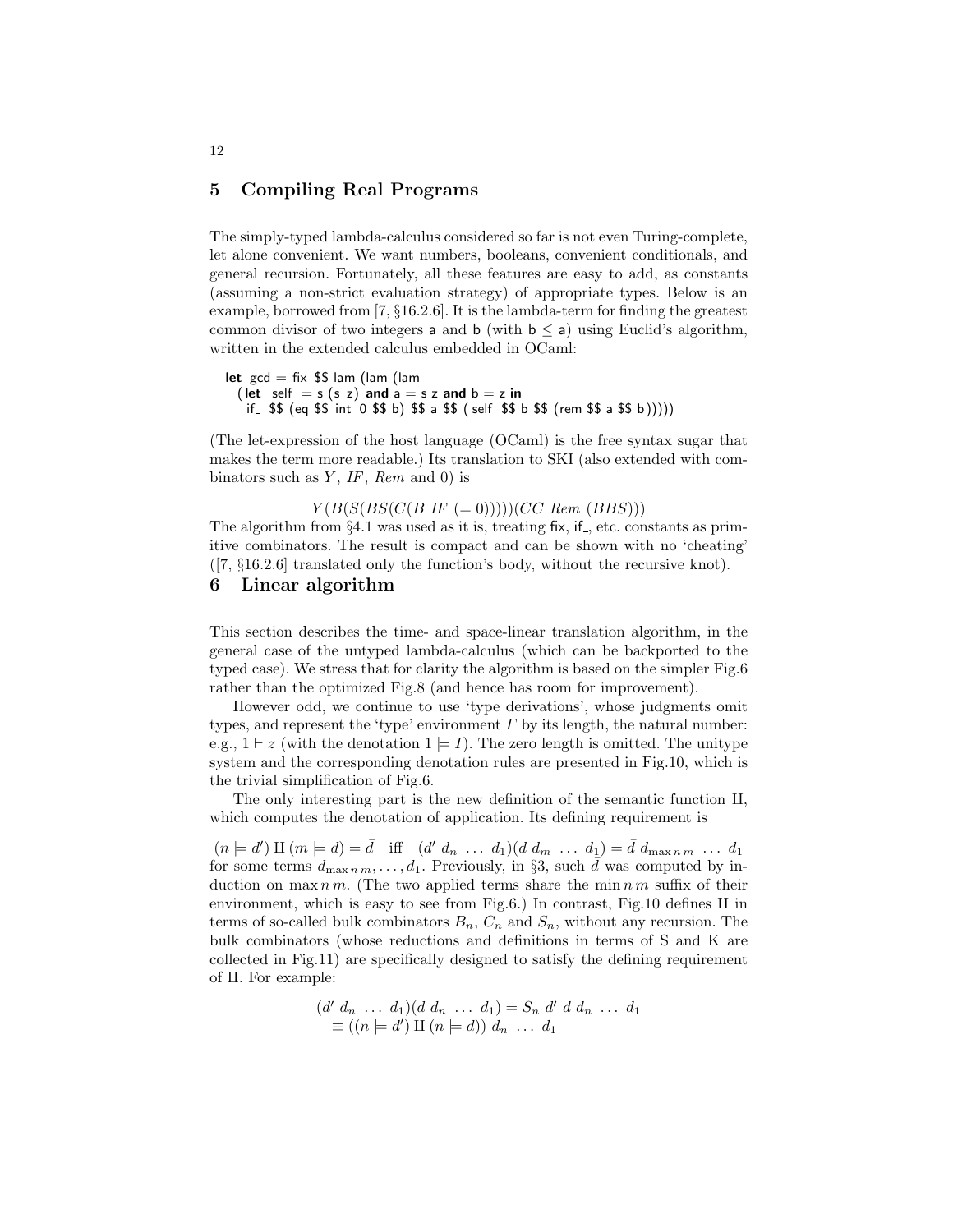| 1<br>v<br>۰. | ٠ |
|--------------|---|
|--------------|---|

 $\mathcal{E} \left[ n \vdash e \right]$ 

| $ Var$<br>$1 \vdash z$                               | $-$ EV ar<br>$1 \models I$                                |
|------------------------------------------------------|-----------------------------------------------------------|
| $n+1 \vdash e$<br>$\frac{1}{1}$ W                    | $n+1 \models d$<br>ЕW                                     |
| $n+2 \vdash s$ e                                     | $n+2 \models (\models K) \amalg (n+1 \models d)$          |
| $\vdash e$<br>$\longrightarrow$ Abso                 | $= d$<br>$\xrightarrow{EAbs_0}$                           |
| $\vdash \lambda e$                                   | $\models K d$                                             |
| $n+1 \vdash e$<br>$\longrightarrow$ Abs              | $n+1 \models d$<br>$\longrightarrow EAbs$                 |
| $n \vdash \lambda e$                                 | $n \models d$                                             |
| $n \vdash e_1 \quad m \vdash e_2$<br>$-$ App         | $n \models d_1 \quad m \models d_2$<br>EApp               |
| $\max n m \vdash e_1 e_2$                            | $\max n m \models (n \models d_1) \amalg (m \models d_2)$ |
|                                                      |                                                           |
| $(\models d_1) \amalg (\models d_2) = d_1 d_2$       |                                                           |
| $(\models d_1) \amalg (n \models d_2) = B_n d_1 d_2$ |                                                           |

$$
(\models d_1) \amalg (n \models d_2) = B_n d_1 d_2 \n(n \models d_1) \amalg (\models d_2) = C_n d_1 d_2 \n(n \models d_1) \amalg (n \models d_2) = S_n d_1 d_2 \n(n \models d_1) \amalg (m \models d_2) = B_{m-n}(S_n d_1) d_2 \text{ if } n < m \n(n \models d_1) \amalg (m \models d_2) = C_{n-m}(B_{n-m} S_m d_1) d_2 \text{ if } n > m
$$

Fig. 10. The unityped system and the denotational semantics

$$
(d' d_{n+k} \dots d_1)(d d_n \dots d_1) = S_n (d' d_{n+k} \dots d_{n+1}) d d_n \dots d_1
$$
  
=  $(B_k S_n d' d_{n+k} \dots d_{n+1}) d d_n \dots d_1$   
=  $C_k (B_k S_n d') d d_{n+k} \dots d_{n+1} d_n \dots d_1$   
\equiv  $((n+k \mid d') \amalg (n \mid d)) d_{n+k} \dots d_1 k > 1$ 

The bulk  $B_n$ ,  $C_n$  and  $S_n$  combinators, like the ordinary B, C and S, take two terms  $d'$  and  $d$  and then  $n \geq 1$  more terms and distribute the latter across the first two. The bulk combinators are thus the generalization of ordinary ones, to distribute several terms 'in bulk'. (The bulk combinators are typeable and hence usable also in the typed case.)

| $B' d f g x \rightsquigarrow d f (gx)$                                                  | $B' = BB$                            |
|-----------------------------------------------------------------------------------------|--------------------------------------|
| $C' d f g x \rightsquigarrow d (fx) g$                                                  | $C' = B(BC)B$                        |
| $S' d f g x \rightsquigarrow d(fx) (gx)$                                                | $S' = B(BS)B$                        |
| $B_n f g x_n \ldots x_1 \rightsquigarrow f (g x_n \ldots x_1)$                          | $B_n = \text{times}_{n-1} B' B$      |
| $C_n$ f g $x_n$ $\ldots$ $x_1 \rightsquigarrow (f x_n \ldots x_1)$ g                    | $C_n = \text{times}_{n-1} C' C$      |
| $S_n$ f g $x_n$ $\ldots$ $x_1 \rightsquigarrow (f x_n \ldots x_1)$ $(g x_n \ldots x_1)$ | $S_n = \text{times}_{n-1} S' S$      |
| $I_n$ f $x_n$ $x_1$ $\rightsquigarrow$ f $x_n \dots x_1$                                | $I_n = B_n I$ (we set $I_0$ to be I) |

Fig. 11. Primed (director) and bulk combinators: reductions and SK definitions. The n-times application of d to d' is denoted as times<sub>n</sub> d d'.

The untyped combinator calculus permits divergent terms. The denotation of the closed  $(\lambda z z)(\lambda z z)$  comes out as  $(SII)(SII)$ ; the divergent combinator term as denotation is natural and expected. One may wish, however, denotations of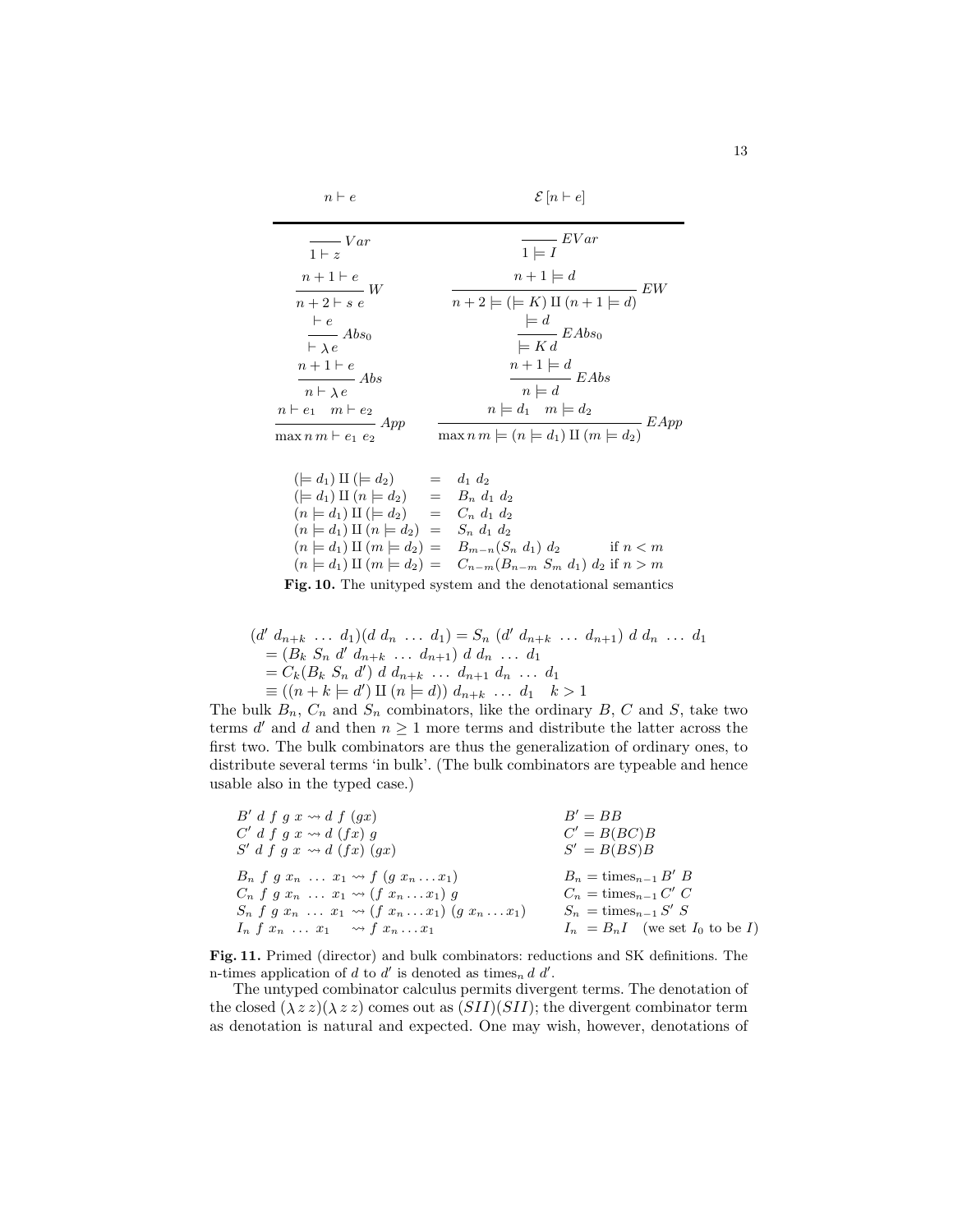open terms be convergent. To this end, one may read  $n \models d$  as if it were  $n \models I_n d$ . The (assumed)  $I_n$  combinator ensures no reductions taking place until the full environment is supplied.

In the earlier approaches, the size of the translation result has to be, in the worst case, at least quadratic in the size of the input term. This is easy to see on the worst term  $\lambda x_1 \ldots \lambda x_n$ .  $x_n \ldots x_1$  from [7]. Its body has n variables each requiring a different component from the environment, and  $n - 1$  applications. Distributing one environment variable across an application requires one combinator. The bulk combinators distribute several variables in bulk, hence we expect improvement.

Let us analyze the time and space complexity of the translation. The complexity measure is the size of the input lambda term, or the number of its constructors:  $z, s, \lambda$  and the application. Alternatively, this is the size of the term's typing derivation, as each constructor corresponds to a rule in the derivation. If we regard  $B_n$ ,  $C_n$  and  $S_n$  as pre-computed (see below) and take as the cost metric the number of combinator applications, we see from Fig. 10 that each (typing or semantic) rule contributes at most 4 combinator applications (the worst case is the application of  $n \vdash e_1$  to  $m \vdash e_2$  where  $n > m$ ). We stress that II is no longer recursive. With the reasonable representation of combinator terms (e.g., as trees) an application takes fixed amount of time. Thus, the time complexity is linear. The size of the created term is also proportional to the number of applications (i.e., the internal nodes of the binary tree of the term). Therefore, the space complexity – the size of the result – is also linear in the size of the input term. The last three rows of Table 1 lists the worst-case terms of increasing size. The last column clearly shows the linear size increase for the present translation. Overall, the experience so far (including the worst-case examples of  $(6, 7)$ ) shows the number of combinators in the translation result stays within  $1.5\times$  the size of the input term.

The linear time- and space complexity may seem surprising. To intuitively understand it, let's apply a grossly simplified translation to  $\lambda x_1 \ldots \lambda x_n$ .  $e_1$   $e_2$ . First we distribute the *n*-component environment to both  $e_1$  and  $e_2$  with the bulk  $S_n$ . That costs us only one combinator. If, say,  $e_1$  is a variable  $x_i$ , it has to project one component from the environment. Realizing the projection may take  $\Theta(n-i)$  combinators. However, in De Bruijn notation,  $x_i$  is encoded as  $s^{n-i}z$ , whose size  $n-i+1$  pays for the projection combinators. If  $e_1$  happens to be an application, we again use  $S_n$  to distribute the environment to both applicands. It costs us one combinator, which is paid by the application (which adds one to the size of the input term). The real translation uses  $B_n$  and  $C_n$  to avoid distributing unused prefixes of the environment.

We have assumed that  $B_n$ ,  $C_n$  and  $S_n$  have been precomputed (as they would be in practice). If not, we have to compute them: scan the input term to determine its size  $n$  and compute and store the three sequences of bulk combinators, of *n* elements each. Each sequence, say,  $B_i$ ,  $1 \leq i \leq n$ , is built by iteration, applying the primed combinator such as  $B'$  to the previous element of the sequence. All in all, the required time and space is linear in  $n$ .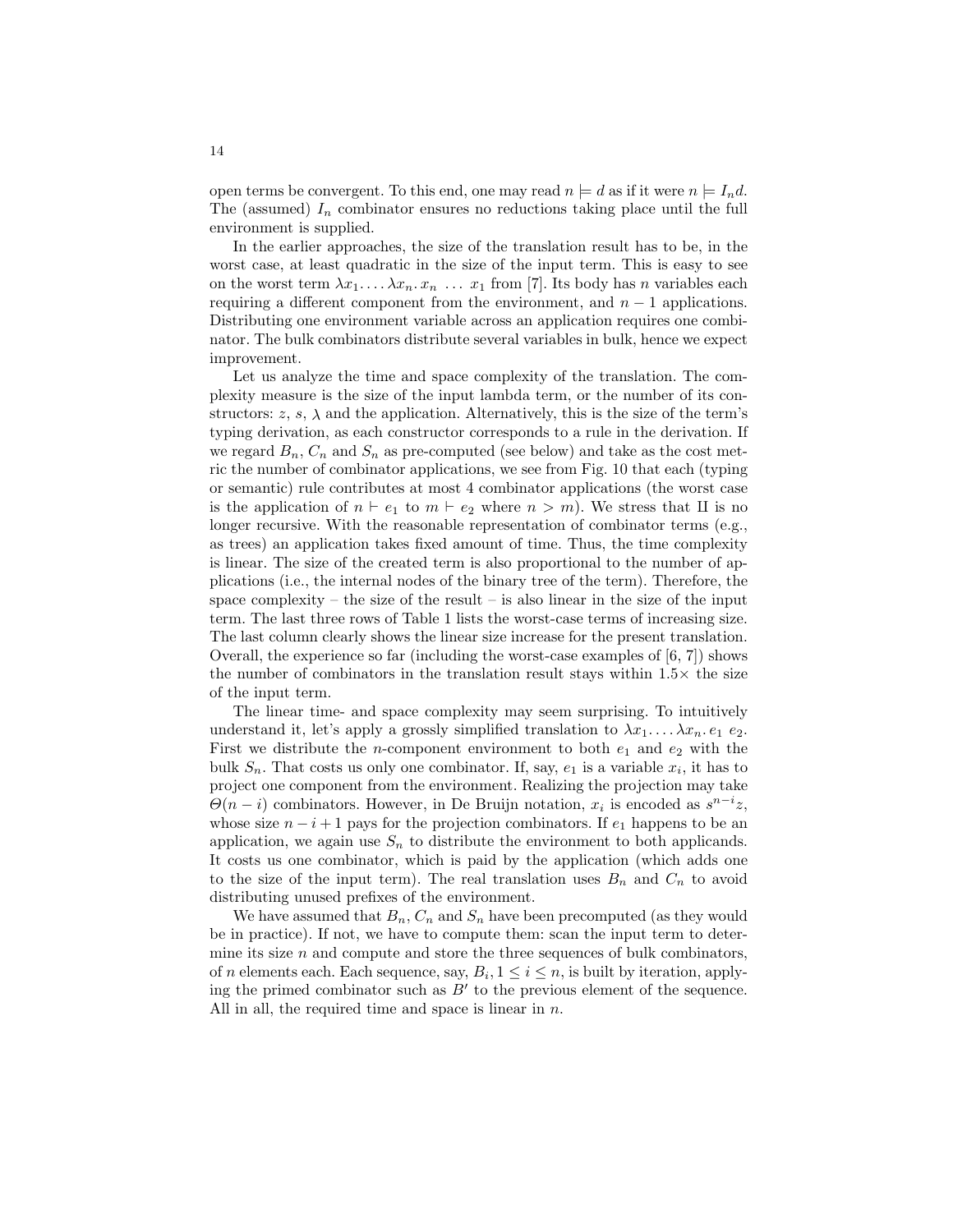We regard arithmetic operations (such as integer comparison, subtraction, etc) and array dereference (to fetch a pre-computed bulk combinator) taking constant time – common in analyses of data structures. (All numbers in our algorithm are bound by the size of the input term. Therefore, if the size of a term does not fit within a machine register, the term does not fit into memory. Processing such terms has a very different cost model, so the traditional complexity analysis becomes pointless.)

# 7 Related Work

The bracket abstraction is a classical, textbook algorithm, with many descriptions and explanations and blogs <sup>6</sup>; we have already mentioned [7]. The algorithm and its many variations are syntactic, with typical optimization side-conditions of the form  $x \notin FV(e)$ . In our semantic approach, the type environment, being part of the denotation, is all we need to know about free variables. We never search through it.

The most recent work on combinator translation [9] involves so-called director strings [7, §16.3], which tell for each application node which parameters should go left or right or both ways. The bulk combinators in Fig. 11 do a similar job, but in bulk: directing whole environments rather than single variables.

Hughes' supercombinators [3] is the alternative combinator-based implementation strategy for functional languages, tightly connected to lambda-lifting. Unlike supercombinators, which are program-specific, our bulk combinators are general-purpose and can be pre-computed once and for all (or even wired into hardware). The supercombinators and the SKI translation are extensively compared in [7, §16.4], including the performance: the SKI translation time and the size of the resulting combinator term are worst-case quadratic in the size  $n$  of the (not De Bruijn-indexed) input lambda-term (although the typical complexity is  $O(n \log n)$ . In contrast, Hughes supercombinator process has the worst-case size complexity of  $O(n \log n)$ , but is often linear.

Our bulk combinators  $B_n, C_n, S_n$  are the same as Noshita's [6]  $\overline{B}_n, \overline{C}_n, \overline{S}_n$ (but not his  $B_n, C_n, S_n$ ), although introduced and used differently. (Like [6], we take each bulk combinator reference – a pointer to the pre-computed combinator sequence – to take constant space.) Noshita's combinator translation algorithm is the extension of Turner's and is syntactic. Noshita proves the  $O(n \log n)$ upper-bound on the translation size; there is no claims about time complexity. Comparing ours and Noshita's approaches are difficult: not only the translation algorithms differ and give different (but equivalent) results; our calculi and input size measures also differ. Ours is lambda-calculus with De Bruijn indexes (since we also work with the typed calculus, s has to be a constructor and is counted as such). Noshita's input are binary trees with constants and named variables at the leaves –but no lambdas: Noshita only deals with supercombinators.

 $6$  It is worth pointing out one, comprehensive web page:  $http://www.cantab.net/$ users/antoni.diller/brackets/intro.html.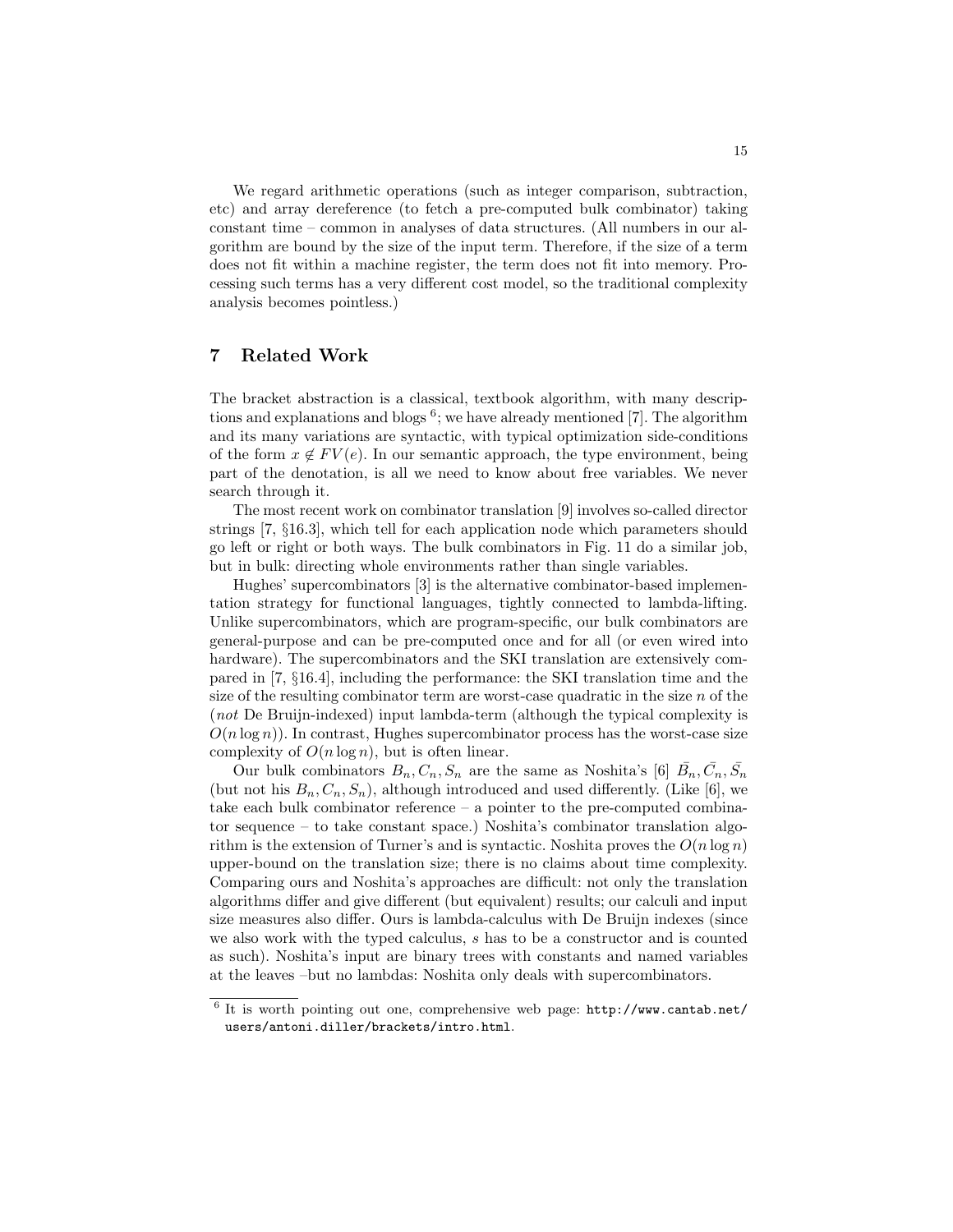| lambda-term                                                                               |         | size Fig. 6                                                                 | Fig. 8                                     | §4.1                     | $\S6$                                                                           |
|-------------------------------------------------------------------------------------------|---------|-----------------------------------------------------------------------------|--------------------------------------------|--------------------------|---------------------------------------------------------------------------------|
| $\lambda \lambda z$                                                                       | 3       | -KI                                                                         | KI                                         | ΚI                       | ΚI                                                                              |
| $\lambda\,\lambda\,sz$                                                                    | 4       | <b>BKI</b>                                                                  | <b>BKI</b>                                 | K                        | BKI                                                                             |
| $\lambda \lambda$ sz z                                                                    | 6       | CCI (BS(BKI))                                                               | CCI(BBI)                                   | L                        | C(BS(BK))I                                                                      |
| $\lambda \lambda z$ sz                                                                    | $\,6\,$ | B(SI)(BKI)                                                                  | B(Cl)I                                     | CI                       | B(SI)(BKI)                                                                      |
| $\lambda \lambda \lambda z s^2 z$                                                         | 8       | B(B(SI))<br>(B(BK)(BK))                                                     | BK(B(Cl)I)                                 | BK(Cl)                   | $B_2(SI)$<br>$(B_2K(BKI))$                                                      |
| $\lambda \lambda \lambda(\lambda z) s^2 z$                                                |         | $9$ B(B(BI))<br>(B(BK)(BK))                                                 | BK(BK(BII))                                | $BK(BKI)^{\ddagger}$     | $B_3I(B_2K(BKI))$                                                               |
| $\lambda \lambda \lambda (s^2 z z)$ (sz z)                                                |         | 13 CC(CCI(BS(BKI)))<br>(BS(B(BS))<br>(B(CCI)(B(BS)<br>(B(BK)(BK1))))        | CC(CCI(BBI))<br>(BB(BS)<br>(CCI(BBI))))    | S                        | C(BS <sub>2</sub> (C <sub>2</sub><br>$(B_2S(B_2K$<br>(BKI))I))<br>(C(BS(BKI))I) |
| The worst-case family for the combinator translation                                      |         |                                                                             |                                            |                          |                                                                                 |
| $\lambda \lambda z$ sz                                                                    | 6       | B(SI)(BKI)                                                                  | B(Cl)I                                     | CI                       | B(SI)(BKI)                                                                      |
| $\lambda \lambda \lambda z$ sz s <sup>2</sup> z                                           |         | 11 B(S(BS<br>(B(SI)(BKI))))<br>(B(BK)(BK))                                  | B(C(BC))<br>(B(Cl))                        | C(BC(Cl))                | $B(S_2)$<br>(B(SI)(BKI)))<br>$(B_2K(BKI))$                                      |
| $\lambda \lambda \lambda \lambda z$ sz s <sup>2</sup> z s <sup>3</sup> z 17 B(S(BS(B(BS)) |         | (B(S(BS<br>(B(SI)(BKI))))<br>(B(BK)(BK1)))))<br>(B(B(BK)))<br>(B(BK)(BKI))) | B(C(BC(B(BC))<br>(B(C(BC<br>(B(Cl) )) 1 )) | C(BC(BC)<br>(C(BC(Cl)))) | $B(S_3(B(S_2$<br>(B(SI)(BKI)))<br>$(B_2K(BKI))))$<br>$(B_3K(B_2K))$<br>(BKI)))  |

‡ The unoptimized (BKI) comes from a redex: the input term is not normal

Table 1. Translation of the examples using different methods and optimizations.

# 8 Conclusions

We have presented a semantic approach to translating lambda-terms to SKI combinators: the translation is a compositional computation of the meaning of a term. The key ideas are the choice of the semantic domain (the set of combinators) and the representation of open terms. Our presentation has stressed the parallel between type- and meaning derivations. We have demonstrated how easy, 'natural' it is to introduce various optimizations – leading all the way to the time- and space- linear translation algorithm.

The semantic approach easily extends to untyped calculus and to real programs with integers, conditionals, fixpoint, etc.

The linear translation algorithm has all the attractiveness of the supercombinator approach, but using general-purpose combinators, which can be precomputed or even wired-in. Perhaps combinators as the compilation target of real functional languages deserve a second look.